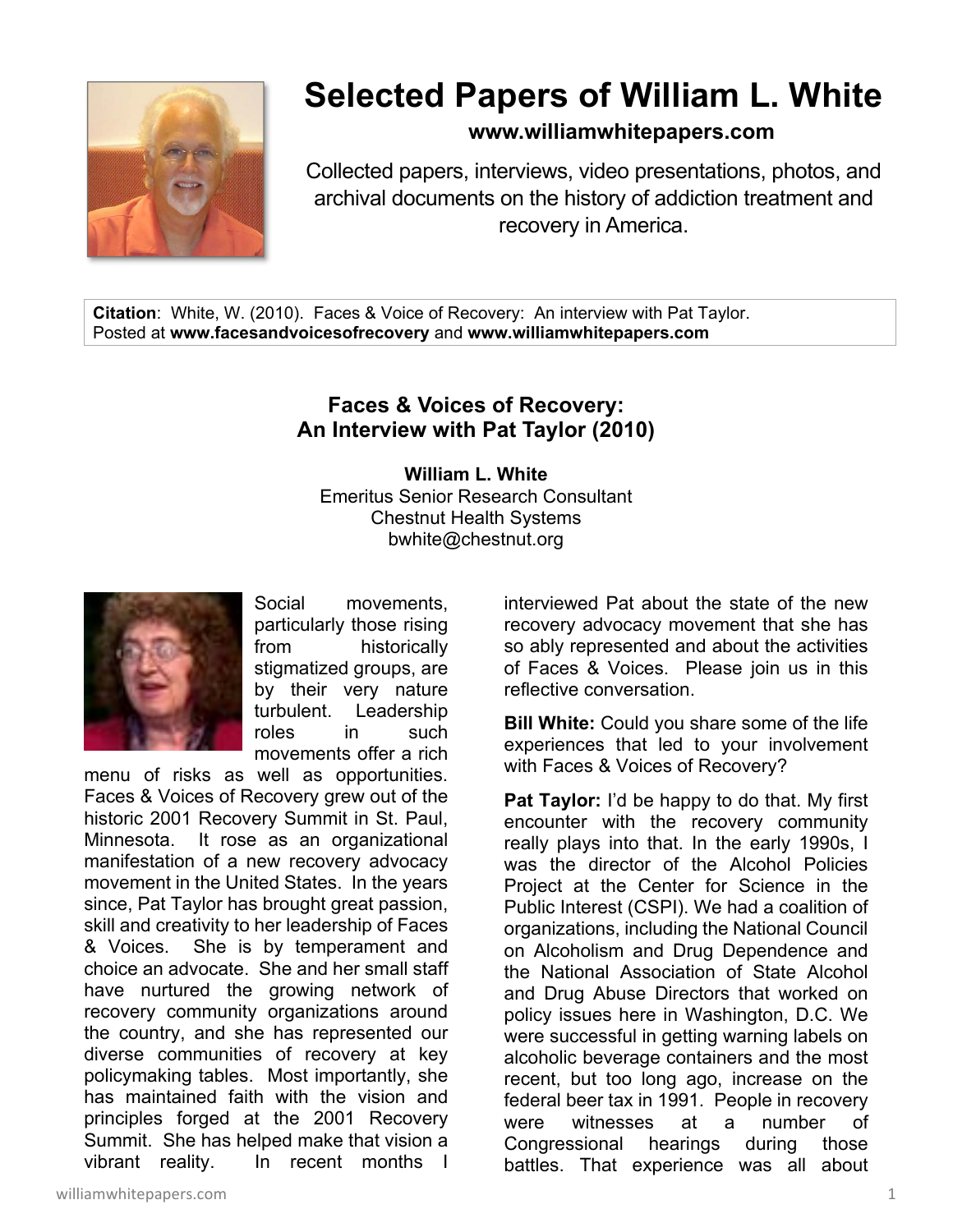mobilizing grassroots constituencies to influence federal policymaking. I've worked as a field organizer and scheduler on a US Senate campaign in Vermont and organized local food coop and artisans' coops there. And going way back, when I first came to Washington after graduating from the University of Michigan, it was for Earth Day. My whole work life has really revolved around how do you raise the issues that are important to people in communities to affect public policy change and also how do you work to establish groups in communities across the country that can be engaged locally, statewide and nationally?

**Bill White:** What motivations led to your initial interest in the leadership of Faces & Voices?

**Pat Taylor:** Well, when I heard about the opening at Faces & Voices, I thought "Oh boy; this is an opportunity for me to really apply all of the different things I have been doing in my life." It combined all of the local organizing skills that I'd developed, experiences doing communications around various issues, and public policy. I was looking for an organization or an opportunity where I could continue to build on my belief in the power of organized constituencies, not only to change public policy, but the kind of transformation that happens when people are engaged in our nation's civic life. I was brought up in a family that was very involved. I remember stuffing envelopes when my dad was running for school board when I was in the second grade. Being part of your community, I guess was imbued within me at a very young age. I've been very fortunate to have lived through some major social change movements in our country, including the environmental, civil rights and women's movements. I feel that engaging people in what's happening in communities is really what our democracy is all about.

 My professional relationship with the recovery community, people in recovery and family members, began with my work at CSPI. So, I had some relationships with national organizations and local advocates that I could bring to Faces & Voices. I had been working at Ensuring Solutions to Alcohol Problems at George Washington University and while I was there I realized that my interests were much more in the advocacy, movement building, mobilizing parts of the work that needed to be happening across our country. So it just felt like the right place at the right time.

**Bill White:** Have your motivations for this recovery advocacy work changed since you came to Faces & Voices of Recovery?

**Pat Taylor:** My motivation and commitment have just continued to grow over time. I don't think that I really understood the power and the passion of people in recovery and their family members when I first took the job. My motivation for this work has grown because I think it can have such a profound impact on communities and our society.

**Bill White:** Before people had a chance to get to know you there was some initial concern that a person had been hired to head Faces & Voices who was not in personal recovery from addiction. Could you describe how you established your credibility so quickly and how your status as a person not in recovery has affected your leadership of Faces and Voices of Recovery?

**Pat Taylor:** Well, one thing that I think is important is my style of leadership. It's one of listening to people and pulling together consensus and moving forward. That is partly what has made it possible for me to establish trust, which I think is so important, and build relationships across the recovery community. When I think of Faces & Voices of Recovery and the recovery community, I'm very serious about it and totally committed. I've had wonderful opportunities to meet, get to know, and work with all kinds of people. In terms of my personal credibility, I think that the respect that I have for people is part of what has made that possible. I have so much respect for people who are part of our recovery advocacy movement. It's the shared passion that we bring to this work. Passion combined with strategic thinking has made it possible to move forward and develop what is becoming an incredible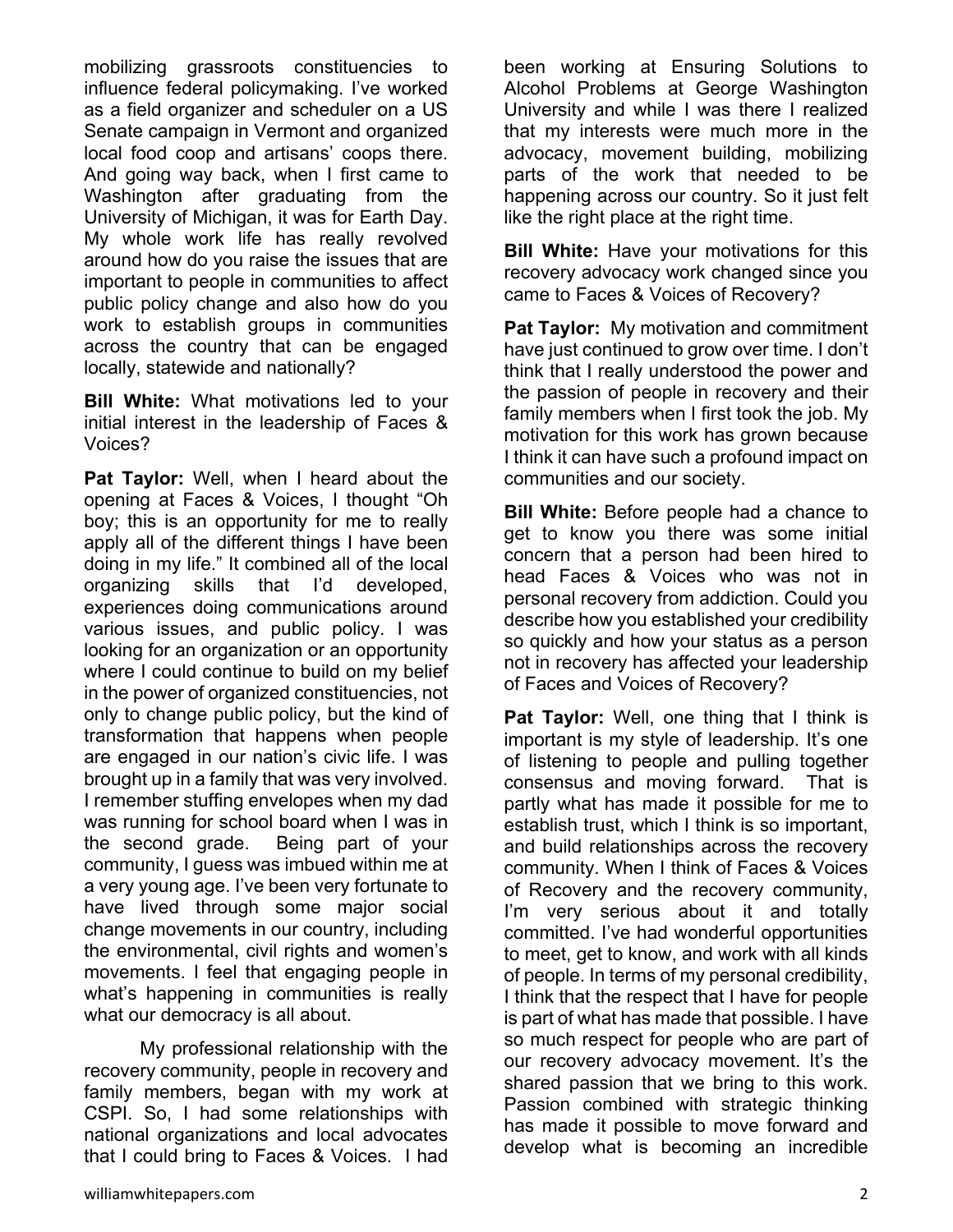movement all across our country. So I've learned a lot from people and I've been able to bring what I hear, I think, to this movement. I have also worked hard to raise the profile of people in recovery, family members, friends, and allies through Faces & Voices. I think that when people see the growing capacity of the recovery community it helps them understand what we're doing at Faces & Voices – that it's a broad and deep movement with Faces & Voices leadership in much of what's happening around the country.

**Bill White:** I think the fact that you weren't tied to any existing camp within the recovery community and your very inclusive style contributed to the success of Faces & Voices. Would you agree?

**Pat Taylor:** I would agree with that. My goal is to make it possible for anybody to find and sustain recovery in our country today. That underlying philosophy – that everyone has a right to recover – is my constant guide. The other part of it is the inclusivity in terms of family members, friends, and allies. One thing that I hope will be remembered about my leadership is the fact that we are open to bringing in anybody who wants to make it possible for others to find long-term recovery, ending some of the isolation that has existed between "camps."

**Bill White:** Pat, what would you say are some of the important historical milestones in the rise of a new recovery advocacy movement in the United States?

**Pat Taylor:** There are many important milestones and I'm sure that I'm leaving many of them out. More recently, I think of Operation Understanding that came out of the National Council on Alcoholism and Drug Dependence. Senator Harold Hughes was the public face of recovery as part of the Society of Americans for Recovery (SOAR). We're very fortunate today to have other elected officials who are coming forward to speak on behalf of recovery as a person in recovery or family member. In the late 1990s, the federal government started funding recovery community organizations,

what was then called the Recovery Community Support Program (RCSP). It was the first national program of its kind that supported public education and advocacy around recovery by folks in communities around the country. White Bison, Connecticut Community for Addiction Recovery, PRO-ACT, the New England Alliance for Addiction Recovery were among the first grantees. The work leading up to the 2001 St. Paul Summit was a very important milestone. National organizations came together through the Johnson Institute to say, "We don't have the voice of people in recovery," and so their support of developing what has become Faces & Voices of Recovery was very important. What was called the Alliance Project under the leadership of Jeff Blodgett carried out the first national survey of the recovery community to find out if people were interested in speaking out. People from all pathways to recovery spent a year planning the Summit which ended with the adoption of a Core Positioning Statement, laying out the principles for a national campaign.

 Other important milestones are your writings and the writings of other people in recovery over the last 15 or 20 years. The recovery advocacy movement's development has been fueled by people speaking out about the reality of recovery and what it means to recover in many different forums. We can't discount the thinking and story telling that is going on in advancing recovery advocacy. Another force that has helped drive the recovery advocacy movement is the criminalization of addiction and the draconian laws that were passed at the state and national levels in the 1980s and the 1990s. Individuals and their families are experiencing the unjust policies and driving the effort to make much needed changes in public policy. And another historic milestone is the 2008 enactment of the Wellstone-Domenici Law to begin to end insurance discrimination on facing people with addiction.

**Bill White:** What are some of the first recollections of the state of recovery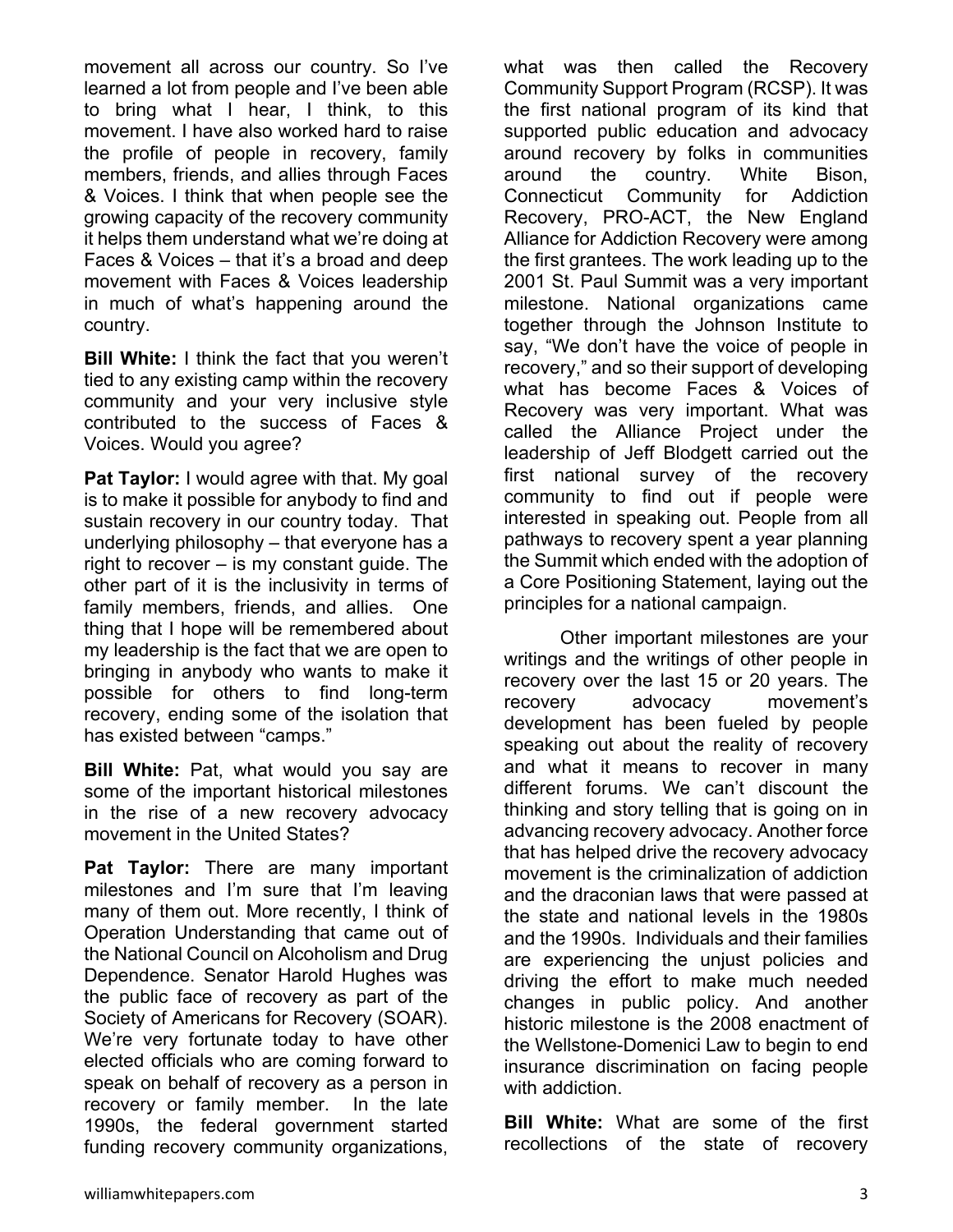advocacy when you first assumed leadership of Faces & Voices?

**Pat Taylor:** When I first came to Faces &Voices I took some time to look at the lay of the land, to find out more about what was going on all around the country and the different organizations. It was very interesting. Part of what I saw was that in many ways, we were at a very early stage. Recovery advocacy is still developing, but there has been tremendous progress. There were different pockets of individuals and organizations who were coming together some organizations funded by the federal government's RCSP program, but also many other independent organizations and associations like Oxford Houses and recovery schools, where people in recovery were coming together to support one another. Sometimes organizations were developing to advocate and educate, and at other times to lend support. There were these different pieces all over the country, but people hadn't really come together to jointly strategize, to jointly advocate, and to support and learn from one another. I thought that we had a lot of potential.

 Faces & Voices has carried out specific campaigns like Recovery Voices Count and Rally for Recovery! and working to remove the ban on federal financial aid to students with drug convictions. Besides these campaigns and activities, Faces & Voices has really worked hard over the last few years to think about how to talk about what the recovery experience is for the general public and policy makers. When I came to work for Faces & Voices, we had not figured out yet how to talk about recovery to the public and our messaging and media training has made a tremendous advance in that area.

**Bill White:** How would you define the goals of the recovery advocacy movement today, particularly any changes in those goals since the summit of 2001?

**Pat Taylor:** I took a minute and went back to the core positioning statement that was developed at the 2001 summit in St. Paul,

Minnesota. I can't tell you how much I wish that I had been there because I know how important it was to so many people who are involved in recovery advocacy around the country today.

 One difference is that Faces & Voices was called a campaign and I was hired as a campaign coordinator. Today, we're a national organization with over 25,000 members and hundreds of recovery community organizations around the country. In 2001 people in St. Paul decided, "the campaign will show that helping those struggling with addiction to alcohol and other drugs benefits the entire community, and it will promote widespread understanding that long-term recovery is a process that takes time. And only when Americans have a sound appreciation of recovery and fully understand the recovery process will laws and policies be effectively changed to reduce discrimination and lower barriers to recovery services."

 There are probably a few words that might be different when we talk about what our goals are today, but I think our goals are essentially the same, which is to make it possible for people in or seeking recovery to realize and sustain their recovery and to change laws and policies that are making it difficult and discriminate against people seeking or in long-term recovery. We are working to put a face and a voice on recovery so that Americans understand the reality of recovery and to change public policies to support people so that they can get into longterm recovery. Perhaps we've further refined these goals, but they are essentially the same.

**Bill White:** One of the core ideas that came out of the 2001 summit was that there are multiple pathways of recovery, and all are cause for celebration. How do you see this idea embodied in the ongoing work of Faces & Voices of Recovery and local recovery advocacy groups?

**Pat Taylor:** I see it happening in many different ways, and believe that it's one of the most exciting recent developments. Part of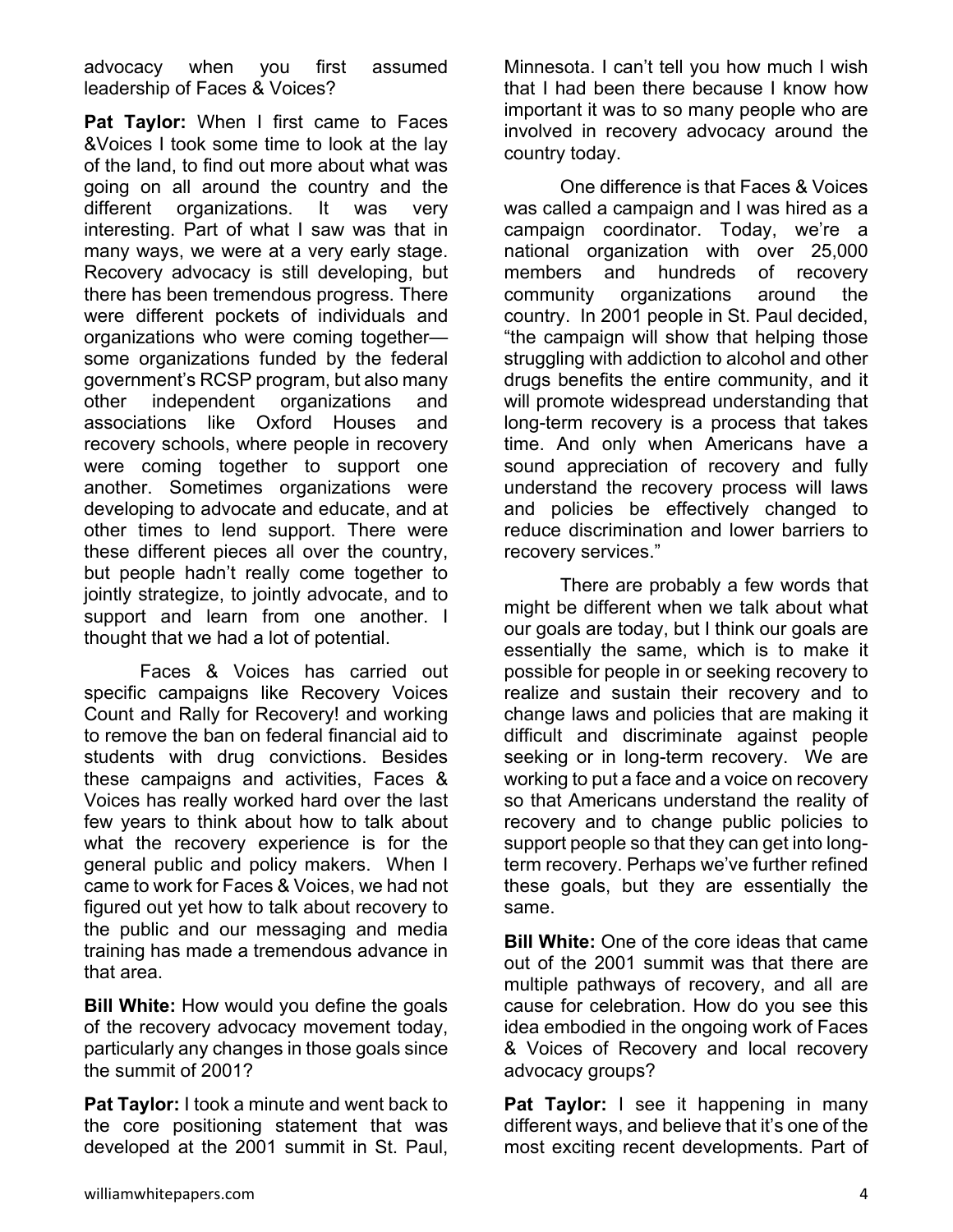building a community of recovery through recovery community organizations and other activities is embracing and letting people know that there are many pathways to recovery. In other illnesses, people don't talk about, "this is the right way to get well," but rather there are many ways that people can and do get well. I think that's what's happening when it comes to addiction to alcohol and other drugs.

 We've worked in four ways to embrace the fact that there are many pathways to recovery and we need to continue that work. One is that at events, like Recovery Month rallies and conferences and other activities, we have been working with recovery community organizations to profile the stories of people who have found recovery through different pathways, and that also includes family members. For example, at the 2008 St. Louis Rally for Recovery! there were six recovery speakers. I think that there were two people using medication in their recovery, one person who had found his recovery without professional treatment and through a mutual aid group; one person who had professional treatment and the last individual was a family member. So the idea here being that whenever we have an opportunity that we profile people who are in long-term recovery, as many pathways as possible and the broader recovery community.

 A second way this is happening is being pioneered by recovery community organizations around the country. Connecticut Community for Addiction Recovery (CCAR) has led the way in holding All Recovery meetings, where people come together to support one another in recovery regardless of their pathway of recovery, an exciting development.

 The third way is working to describe the many pathways to recovery in our programs and activities like the Recovery Bill of Rights. This statement of the principle that all Americans have a right to recover from addiction focuses attention on the fact that each person should be treated with dignity and respect and that they have the right to

 The fourth way is by having people representing all pathways to recovery in Faces & Voices leadership. So in all of the work that we're doing, raising the fact that there are many pathways to recovery, profiling people who have found recovery through those various pathways, and using the language and messaging that we have developed so that all people talk about the fact that they are in long-term recovery and if they want, they can describe whatever pathway it was. We are working to help the public understand that people can and do recover; that there are many pathways available to them, and that if one doesn't work, there's another one out there. So trying to bury the idea of "my way or the highway," by saying, "We're going to stick with you until you find long-term recovery," and trying to infuse that in everything that we do.

**Bill White:** I think it's also important that we've done that across very diverse ethnic and cultural communities.

**Pat Taylor:** Absolutely.

**Bill White: W**hen the advocacy movement came together following the summit of 2001, lots of organizations played contributing roles in that at a national level. We had the emergence of Faces & Voices of Recovery as an independent organization, NCADD, Johnson Institute, Legal Action Center, and possibly others. How would you characterize the complementary roles these different organizations have played?

**Pat Taylor:** Well, first, it's so exciting. We have so many organizations that have been involved in the ongoing growth and development of the recovery advocacy movement, and they continue to be involved. As you think about the respective roles of these organizations, NCADD's involvement goes all the way back to Marty Mann in terms of recovery advocacy. Many local NCADD affiliates, for example, the Bucks County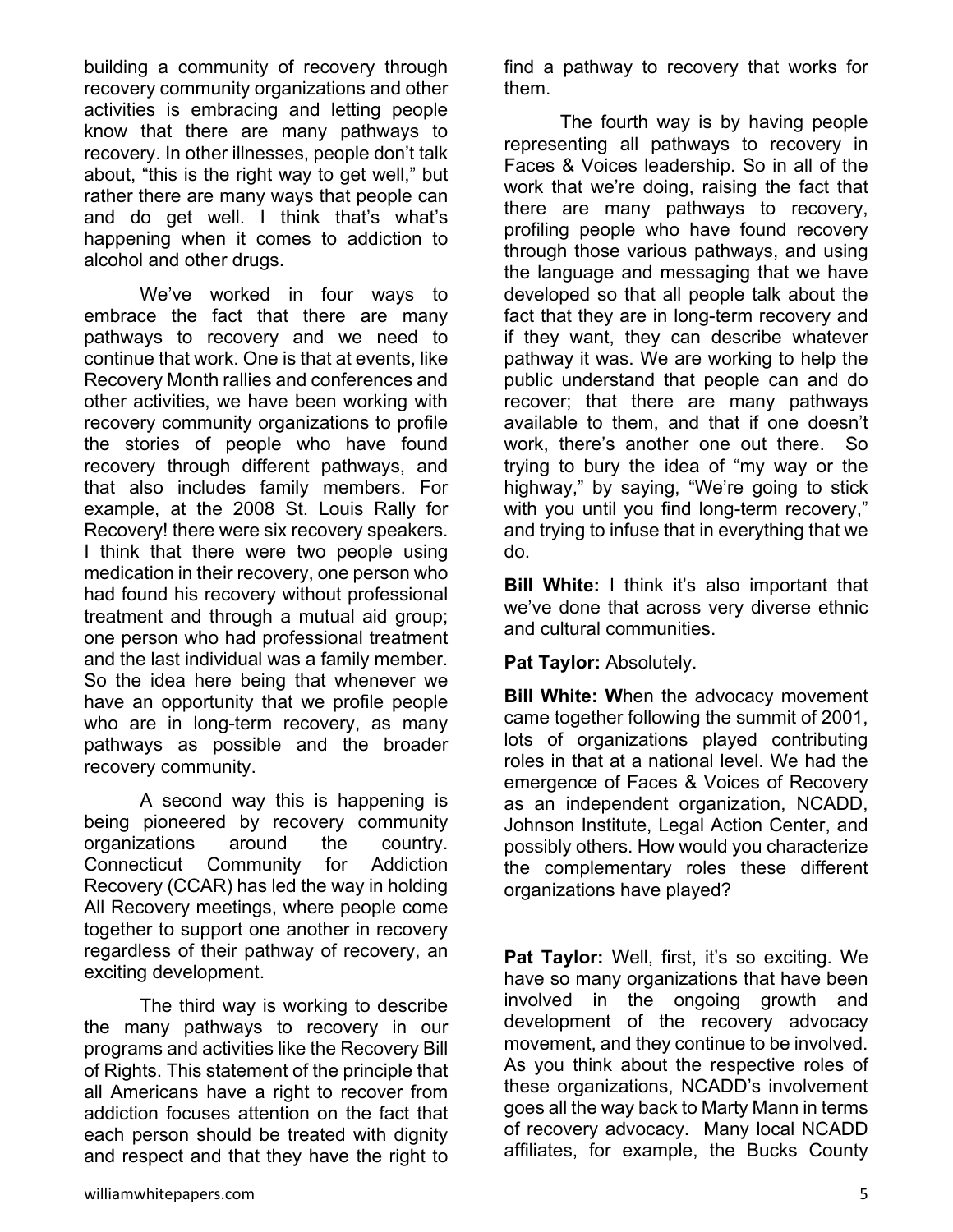Council on Alcoholism and Drug Dependence and the New Jersey National Council on Alcoholism and Drug Dependence were incubators, as it were, for recovery community organizations that have really grown and are playing an important role in their community. NCADD continues to play an important role through its affiliates in terms of incubating recovery advocacy and recovery community organizations around the country. The Johnson Institute under William Cope Moyers' leadership played a critical role, first of all, by convening the Alliance Project, which was the precursor to Faces & Voices of Recovery. Under Johnny Allem and Dona Dmitrovic's leadership, the Johnson Institute's Recovery Ambassadors training was developed and provides important training for people who are coming together for the first time, to think about setting up a recovery community organization. I'm thinking particularly of a couple of groups, one is People Advocating Recovery in Kentucky, which is now about four years old. They have over 4,000 members, at least six chapters across the state of Kentucky and are deeply involved in advocacy to restore voting rights for people with drug convictions. The genesis for that organization coming together was a Recovery Ambassadors training organized by emerging recovery leaders with the Johnson Institute. It's an indicator of how important these trainings are all across the country.

 The Legal Action Center has played a very important role from the beginning on a couple of levels, providing guidance on federal policy issues being an example. Another of their very important contributions to the recovery advocacy movement is the Know Your Rights trainings that they've been doing all across the country. It's a training that allows people to understand what their rights are in terms of legal issues that folks may face as they seek to find jobs, housing, and get their lives back on track as they're newly in recovery. They've trained local recovery community organizations and others to deliver the Know Your Rights information so that people can begin to have

the information and resources they need to move forward. There have been so many organizations that have and continue to contribute to recovery advocacy around the country. We are all part of developing the capacity of recovery community organizations to lead this effort all across the country.

**Bill White:** You probably spend more time than anyone with local recovery advocates from around the country. Could you give us a little bit of flavor of the scope of activities of these local organizations?

**Pat Taylor:** Well, that's actually the favorite part of my job. It is so incredible how much people are doing and the passion they have for this work. First and foremost, I want to honor the tremendous dedication that I see every single day. The scope of local recovery community organization activity is quite broad and it depends on what they've found after taking the pulse of folks in their community. We talk about the organized recovery community, people coming together to form recovery community organizations. There are a lot of different models for how that's happening around the country. All of them have, as part of their mandate, put a face and a voice on recovery. Some recovery community organizations are providing peer and other recovery support services. Others are doing advocacy or both. So there's a mixture in terms of the types of activities and also the size of the organization. Some may have 100 members; others have thousands. Some are all volunteer. Some have large staff and large budgets. That does help inform the scope of activities of a particular organization, but to a group, all of them are putting a face and a voice on recovery. For example, People Advocating Recovery (PAR) in Kentucky recently hired their first executive director after being an all volunteer organization. PAR has been very involved on a legislative issue of importance to the recovery community – restoration of voting rights. They haven't been involved in providing peer and other recovery support services. They've also been very involved in making sure that there's recovery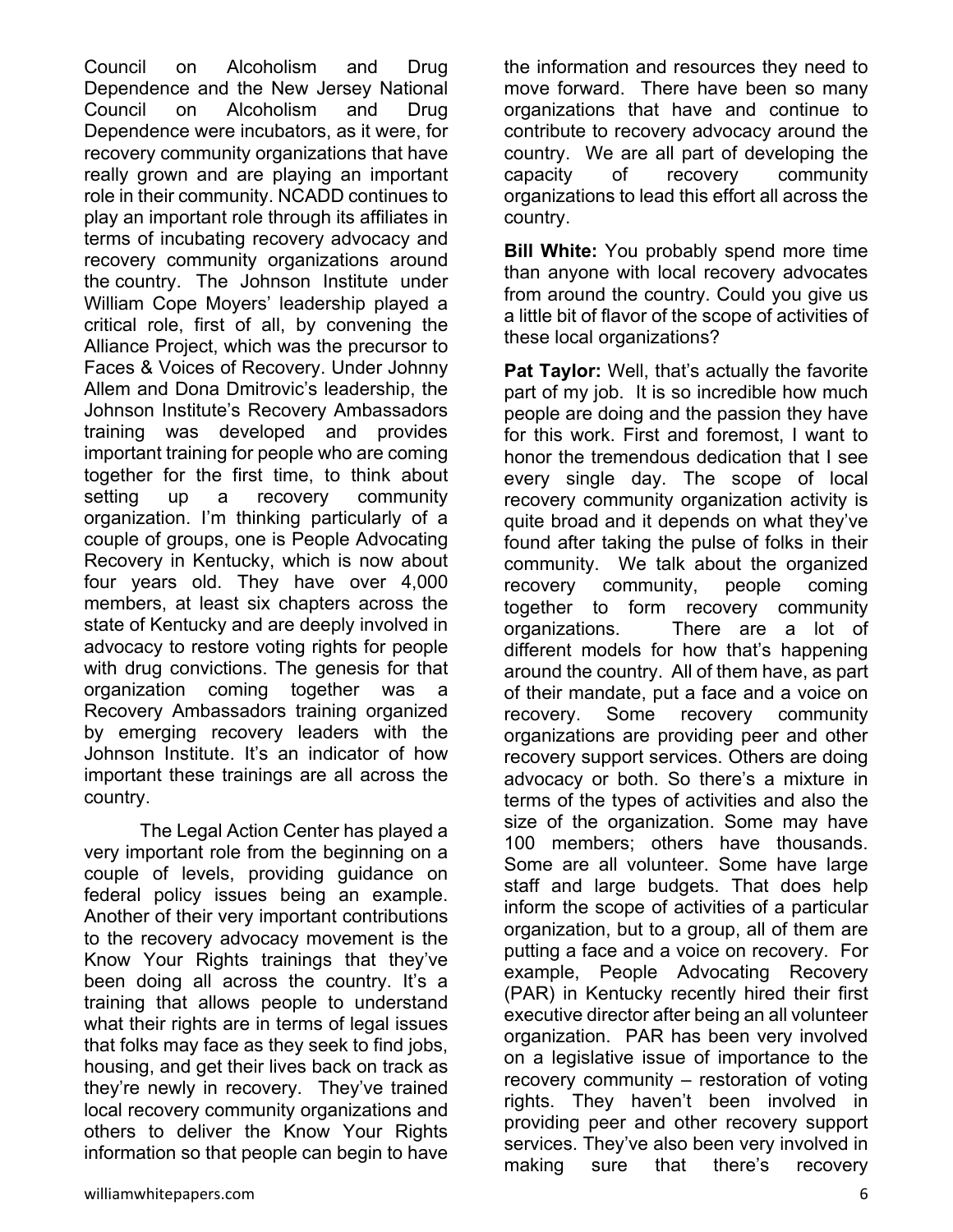community representation at the state policy level, They, along with many other recovery community organizations, have great rallies. I've been to two of them, where they drawing thousands of people to the state capital.

 Another model is in the state of Vermont, where there's a network of recovery community centers, and a separate statewide recovery advocacy organization, Friends of Recovery - Vermont. What's exciting to see is the new and emerging groups coming together all across the country. In New York, for example, Friends of Recovery New York held its first statewide advocacy day in Albany on February 2<sup>nd</sup> with over 250 people from the recovery community rallying and visiting with state legislators. Their goal for next year is 2000 people putting a face and a voice on recovery and advocating for improved state policies.

 It's a very dynamic moment in the history of recovery advocacy. We have groups that have been around for a while and are developing incredible skills that they're sharing with the new and emerging groups, which is something that characterizes this movement unlike so many others. I've never seen so many people willing to share their experiences to make it possible for other organizations to thrive. Groups like CCAR and PRO-ACT who received our Joel Hernandez Voice of the Recovery Community award have been incredibly generous sharing their experiences. We're going to be launching a new project called WeRecoverNet to help develop the capacity of recovery community organizations and their leaders.

**Bill White: C**ould you talk a little bit about the composition of the Faces & Voices of Recovery board and how the board's role has changed over time?

**Pat Taylor:** Faces & Voices of Recovery wasn't incorporated until 2004. Lisa Mojer-Torres was the first board chair and the board held its first retreat in July 2005 in Chicago. One thing that the board decided to

do was to set up regions that would parallel the regions of the Addiction Technology Transfer Centers (ATTCs), out of the Center for Substance Abuse Treatment. It was a way to represent the interests of the recovery community nationwide on the board and leverage relationships and opportunities because people were already coming together through these existing regions. In retrospect, I think that it's worked out well because our regional representatives have been able to develop relationships with the ATTCs. For example, Judie Didriksen, our board member representing the Mid-America region, has worked closely with that ATTC. Representatives from the states in that region came together for a training and continue to collaborate. There are similar relationships in New England with Patty McCarthy, Faces & Voices New England representative. So one part of how our board is structured is through these regional representatives who are really the face and voice of our organization throughout their regions.

 We also have at-large board members. Carol McDaid is our current board chair. We don't have a large staff, but we do have this incredible board who give so much of their time and talent, and part of that time and talent for our regional representatives is representing Faces & Voices and recovery advocacy at events throughout their regions. Their presence in communities and states in their regions has made a huge difference in helping get out our message about the reality of long-term recovery. All of our board members have helped engage people across the country in recovery advocacy and are building cohesion and a sense of joint mission among recovery advocates. The makeup of Faces & Voices board also reflects this broader vision of recovery community, meaning people in recovery, family members and friends, representing the many pathways to recovery, and representing different constituencies as well. Faces & Voices board also has board committees, some of which have non-board members on them. That's one way to further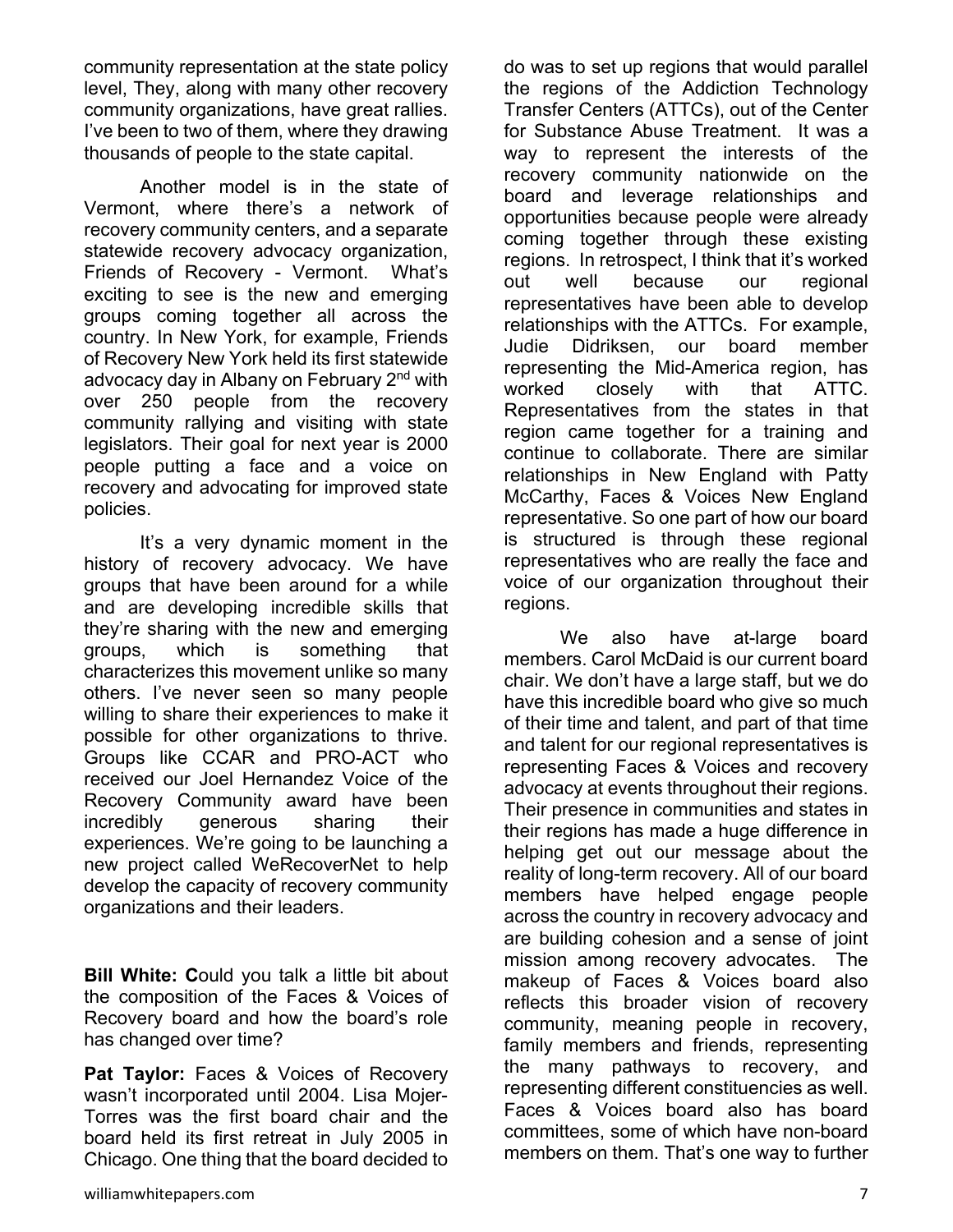engage people in recovery in governing and guiding Faces and Voices of Recovery and build new leaders of our movement.

**Bill White:** How many staff do you have and what their primary roles?

**Pat Taylor:** We have Dannie Greenberg, who has been at Faces & Voices for four years now. She's a critical part of our work and has many areas of responsibility, especially given our relatively small staff. She's responsible for making everything work, including the web site as well as managing the Joel Hernandez Voice of the Recovery Community Awards program and our annual appeal. One of the first things she did when she came to Faces & Voices was to produce The Power of Our Stories video. She also manages our interns, who have been a critical part of our operations. We've recently hired Whitney O'Neill, who is our new Administrative and Program Assistant, and we are hiring someone to manage our new program for recovery community organizations, WeRecoverNet. Whitney was a volunteer who helped us organize the filming of our messaging training in December before coming on as a full-time staff person.

 As I mentioned, our board is very involved in our work and they help us carry out projects and programs. We recently completed an exciting project to help revitalize Friends of Recovery-New Hampshire, that state's recovery community organization. Patty McCarthy, our New England regional representative, was involved in that project along with CCAR. So, part of what we're trying to do is bring the expertise and the skills of our board members and other people who are active in the recovery advocacy movement into all of the work that we do. It may mean opportunities to speak or to provide technical assistance to new and emerging recovery community organizations. Carla Ayres, our Frontier regional representative, is working with all of the people who were recovery delegates to A&E's Recovery Project who have formed an organization based at Faces & Voices called the US Recovery Delegates

so that they can continue to give back to the recovery community. Then, I'm the Executive Director at Faces & Voices. My primary roles are to work with the Board to guide our organization and to work with our board committees in terms of our various initiatives that we do, and to represent Faces & Voices here in Washington and around the country.

**Bill White:** What are some of the most important issues that Faces & Voices of Recovery has addressed under your leadership?

**Pat Taylor:** I think the first one is governance. After the St. Paul summit, Faces & Voices was envisioned as a campaign, and I was the campaign coordinator. A decision was made in 2004 to incorporate Faces & Voices as an independent 501c3 organization that would be governed by the recovery community. So one of the important issues that we continue to work on is our governance: how we make decisions about what our priorities are, how we develop resources and mobilize to accomplish our mission. A second important issue related to that is how do you develop and implement a perspective of the organized recovery community and then how do you bring that perspective to allied organizations and others to move this recovery agenda forward?

 We've done that in different kinds of ways, and it's one of our biggest challenges. As we've developed and become more recognized, we have different opportunities that can divert us from our focus on longterm recovery and mobilizing the recovery community. We've developed a number of programs and projects to bring the voice of the organized recovery community forward. For example, when we first incorporated, we had a Right to Addiction Recovery Platform that laid out a vision for Faces & Voices. In 2008 we built on that to release our Recovery Bill of Rights. Another example is the work that we are doing to discuss recovery-oriented systems of care from the perspective of the recovery community and develop policies and programs that support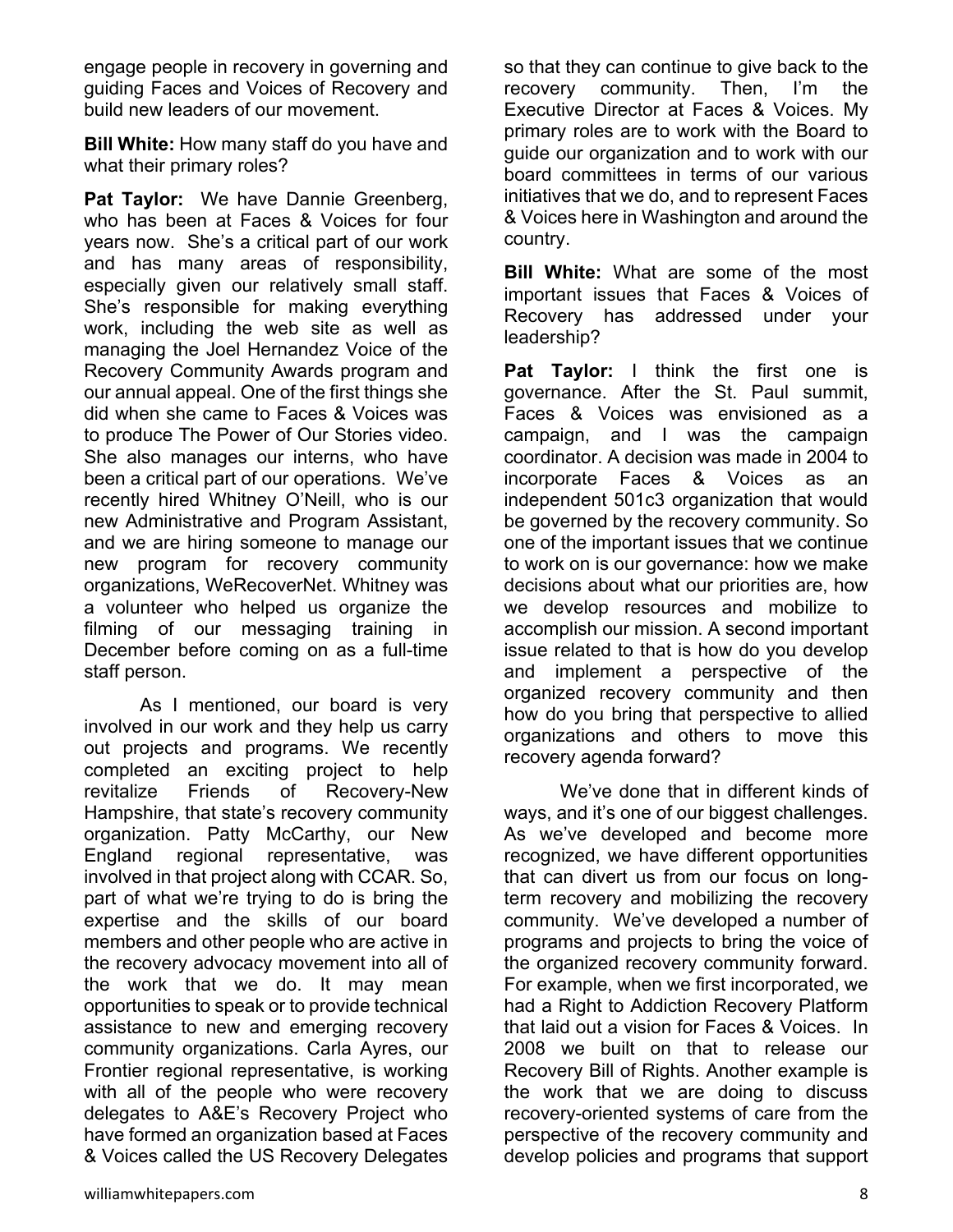that perspective. What does recovery-based care mean for the recovery community? Putting forth a perspective for the organized recovery community is probably one of the most important issues that we continue to address.

**Bill White:** Faces & Voices has been involved in a lot of policy and legislative advocacy-related issues. Could you describe some of these we have been involved in and maybe even some of our successes to-date?

**Pat Taylor:** Absolutely. One of the first ones that we were involved in was to address a particular barrier that was facing students with drug convictions, the ban of federal financial aid to students with drug convictions. We worked in coalition with many other organizations to successfully modify the law and publicized the new law with posters that I've seen in various places that read, Got Recovery? Want to Go Back to School, to let people know about the change. We're not all of the way there yet because students still have to answer questions about this issue when they apply for aid, but we've made important progress.

 This was a very important issue for Faces & Voices because there's so little public understanding about the fact that if people make the personal commitment to seek recovery, we invest public dollars and private dollars in getting people help with their addiction, after all of that investment, we then erect all of these barriers that make it very difficult to people to get on with their lives and sustain their recovery. How about a society that says, "That is so wonderful; we're happy for you and for your family, here's where you can find a job, housing and education." We were able to use the stories of people who had experienced this discrimination as part of the effort, and that was an important contribution: to make this all personal. Because it is personal. Personal stories of people make a huge difference in terms of trying to change public policy.

 Another issue that we have been very involved in is fighting the cuts to the Recovery Community Services Program that were proposed under the previous administration. This is the only federal program that provides critical resources for recovery community organizations and this year only three awards will be made. Looking to the future, my great hope is that there will be a recognition of the importance of developing the capacity of recovery community organizations around the country and there will be vastly expanded public support for these critical community-based institutions. We organized a briefing with the Congressional Caucus on Addiction Treatment and Recovery to educate members of Congress about what this investment was bringing in developing recovery-friendly communities around the country. with the funding, where we brought in representatives from the recovery community to explain what they were doing and to profile people from the recovery community. Representatives from recovery community organizations briefed members of Congress and their staffs about the RCSP program and about the fact that the recovery community was coming together to support one another in a very public way. We were very fortunate to have very supportive members of Congress – Rep. Patrick Kennedy (D-MA) and former Representative Jim Ramstad (R-MN) support the briefing as well as many other activities that Faces & Voices has organized.

 We've worked in coalition with allied organizations to support critical funding for addiction research, prevention and treatment; on the Second Chance Act; and most recently on health reform in Washington, DC. In 2007 and 2008 we spent quite a bit of time working on the successful effort to pass the Paul Wellstone and Pete Domenici Mental Health and Addiction Equity Act to begin to end insurance discrimination facing people with addiction.

**Bill White:** Could you describe how Faces & Voices is financially supported?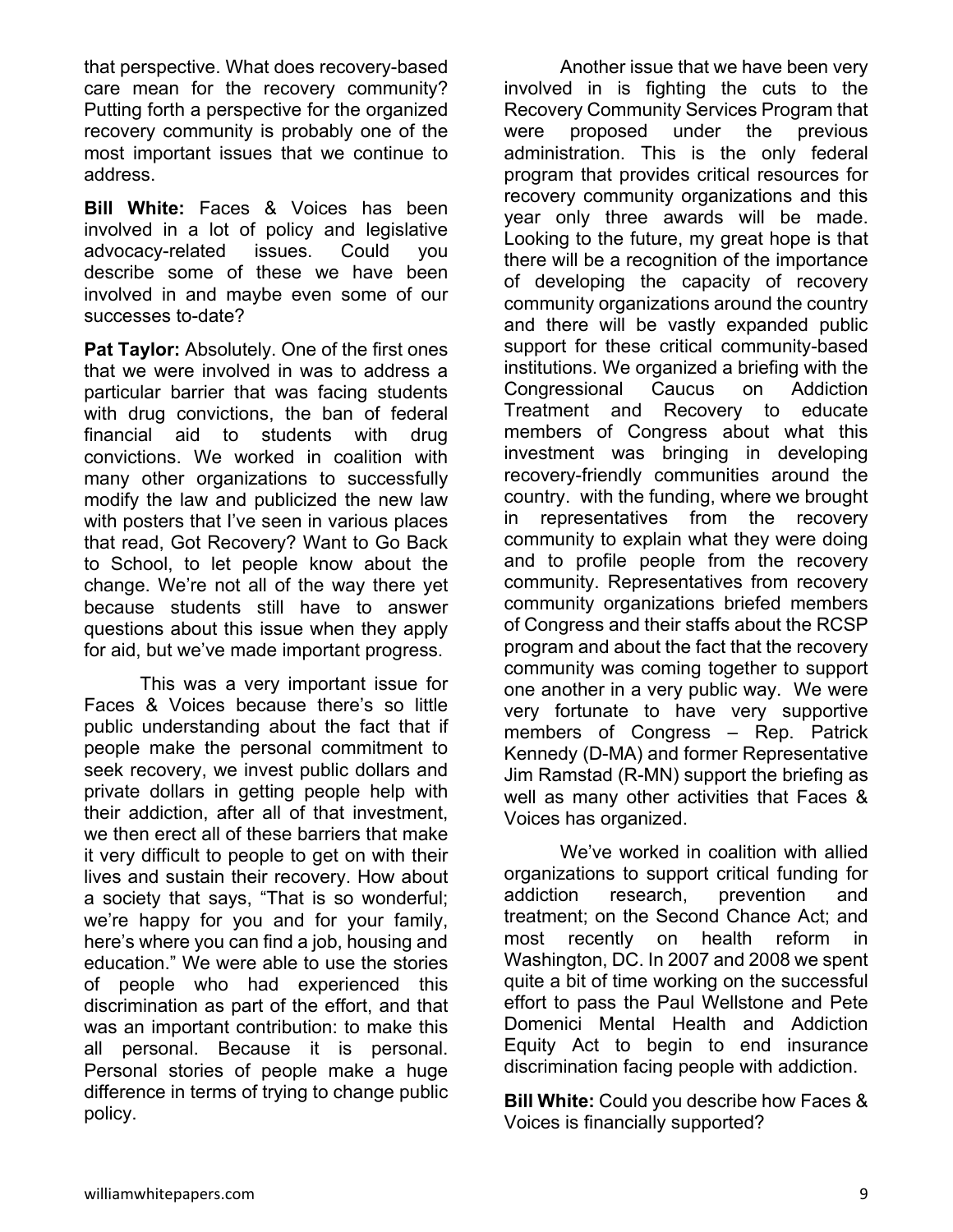**Pat Taylor:** Yes. Before Faces & Voices was founded back in 2001, leading up to the St. Paul Summit, the Alliance Project was supported by Center for Substance Abuse Treatment (CSAT). CSAT has continued to support Faces & Voices to this day and we are producing a video of our message training, Our Stories Have Power with their support. The Robert Wood Johnson Foundation also was an original funder of Faces & Voices. Their support ended in December 2008 and was critical to our early growth and development. They also supported our collaboration with Join Together and Community Anti-Drug Coalitions (CADCA) on HBO's Addiction public awareness campaign. The National Institute on Drug Abuse (NIDA) is funding our Science of Addiction and Recovery training. I want to briefly mention that what we're working to do is always bring the recovery perspective. We are very grateful to NIDA for their support of this trainings, which is called the Science of Addiction **and Recovery.** So many people have seen the brain images of people who are in active addiction, but we very rarely see brain images of people in long-term recovery. We really want to bring the message forward that people can and do recover.

 Today we have more diverse sources of funding. We have organizational members who provide financial support – recovery community organizations and our allies. We have a growing list of individual donors who contribute to our end-of-the-year appeal and Joel Hernandez Voices of the Recovery Community awards program. We also have received support from pharmaceutical companies and other generous donors. Reckitt Benckiser supported our Recovery Voices Count campaign in 2008 and this year. And we've just received funding from the Open Society Institute to support our work building the capacity of recovery community organizations.

**Bill White:** Do you envision a day in the future when the bulk of funding for Faces & Voices and local recovery advocacy groups will come from recovering people and their families?

**Pat Taylor:** I certainly do. We're excited about the growing number and level, of contributions by individuals to Faces & Voices and local recovery community organizations. Local groups are using events like Rally for Recovery! during National Recovery Month to bring in new sponsors and supporters. We've just finished our second matching-gift campaign. Right now, we have significant contributions from individuals, and I envision a day when that will be more than the majority of our funding. But like local recovery community organizations, Faces & Voices is challenged to develop the resource base that we need to grow and thrive. The recovery community is used to supporting opportunities for individuals to get treatment and recovery support. There is a desire, which is totally understandable, to make it possible for people to find recovery through treatment, through scholarship programs, and other kinds of activities like that. Supporting a local recovery community organization or a national advocacy organization is a different kind of giving and it's going to take a while for it to grow. Part of our job in the recovery advocacy movement is helping people understand that when public policies change, more individuals can get help through recovery community centers, through recovery community organizations, through effective treatment. Then there will be a greater understanding and willingness to invest in supporting recovery advocacy and recovery community organizations financially in addition to the many gifts of personal time and talent that we experience every day.

**Bill White:** How have attitudes of various communities of recovery towards the larger recovery advocacy movement changed since you've been at Faces & Voices.

**Pat Taylor:** I think there's been a tremendous change in terms of people's willingness to be part of the recovery advocacy movement. We have a brochure called "Advocacy with Anonymity" that we produced with the National Council on Alcoholism and Drug Dependence, Join Together, and the Johnson Institute. It was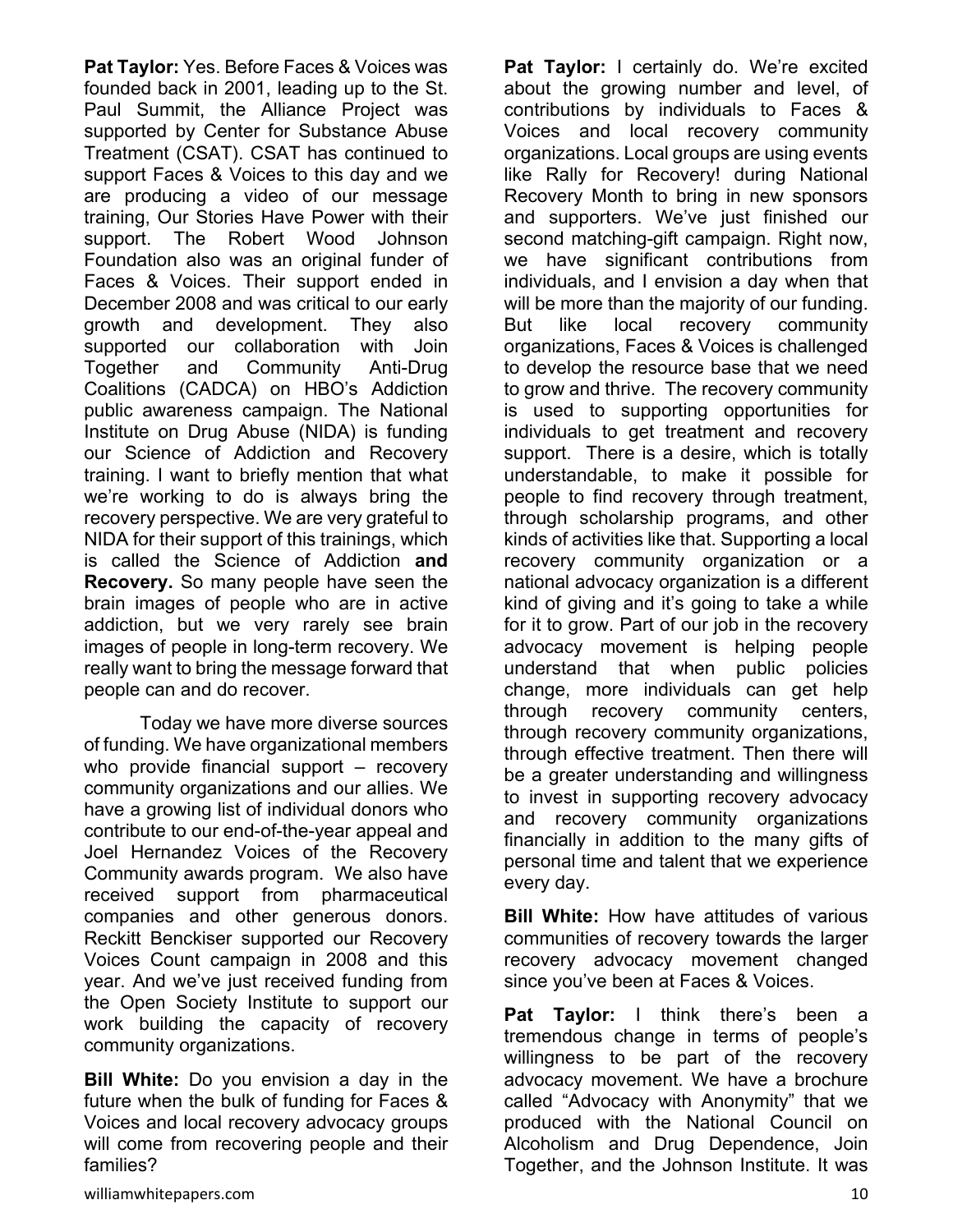updated a couple of years ago with our messaging about long-term recovery. They have been flying out the door and we're reprinting another 50,000 copies. I've been in numerous situations and conversations where people are talking about their willingness to be public about their recovery experiences, again, as a person in recovery or a family member. I've witnessed a tremendous change. When you think about the proliferation of books about people's recovery experiences, the numbers of people who are participating in recovery community organizations and activities around the country. I think that there is a growing understanding and appreciation of how important it is to put a face and a voice on recovery and to make it possible for others to understand that people can and do get well.

**Bill White:** I've been writing about several broad trends that seem to be unfolding: the cultural and political awakening of recovering people and their families, the diversification of recovery support groups, the advocacy movement, new recovery institutions such as recovery schools and recovery industries. What's your sense of this larger picture that's unfolding?

**Pat Taylor:** Well, there's so much going on that I can't even keep track of it. I've been talking with a filmmaker who is making a film about recovery churches. There's a growing number of recovery high schools. There are more parent groups organizing. It's just amazing how much is going on. It's as if a great untold story is beginning to be told. There's a tremendous cultural shift going on right now. It's reflected in the new leadership at the federal Office of National Drug Control Policy and its focus on recovery. We may even have an Office of Recovery there. The Center for Substance Abuse Treatment has been focusing on recovery-oriented systems of care. The challenge for the organized recovery community and Faces & Voices is to make sure that names aren't just changing, and that there are real changes in policies and practices. It's hard to pinpoint what it is, but we're at this real opportune moment in terms of the development of a

 One next step is to let the rest of America know about what's happening, that people are in recovery and living incredible lives. Every day there's a new organization, new initiative underway – just three years ago, no one had thought about recovery coaching. Today there are Recovery Coach Academies. There are recovery film festivals, websites where people are sharing recovery music, recovery poetry, new recovery community centers opening. It's permeating our culture in a whole different kind of way. How we share all of this with the rest of America and maintain a focus on long-term recovery is a challenge and an incredible opportunity. We still know so little about the recovery experience. When I first came to Faces & Voices I asked, how many people are in long-term recovery? The answer, we don't know. We now say that there are over 20 million Americans in longterm recovery, but that's an estimate. We need more research about what it means to get well.

**Bill White:** How would you characterize the relationship between addiction treatment providers and recovery advocates around the country?

**Pat Taylor:** First I'd like to talk about the Wellstone-Domenici law and why I think that it was important for recovery advocates and for Faces & Voices of Recovery to be so involved in that fight. We had two members of Congress – Representatives Patrick Kennedy and Jim Ramstad, who were willing to share their personal recovery stories while leading the fight to end insurance discrimination facing people with addiction. They held forums or town hall meetings across the country where real people and families who had struggled with addiction and mental illness told their stories to elected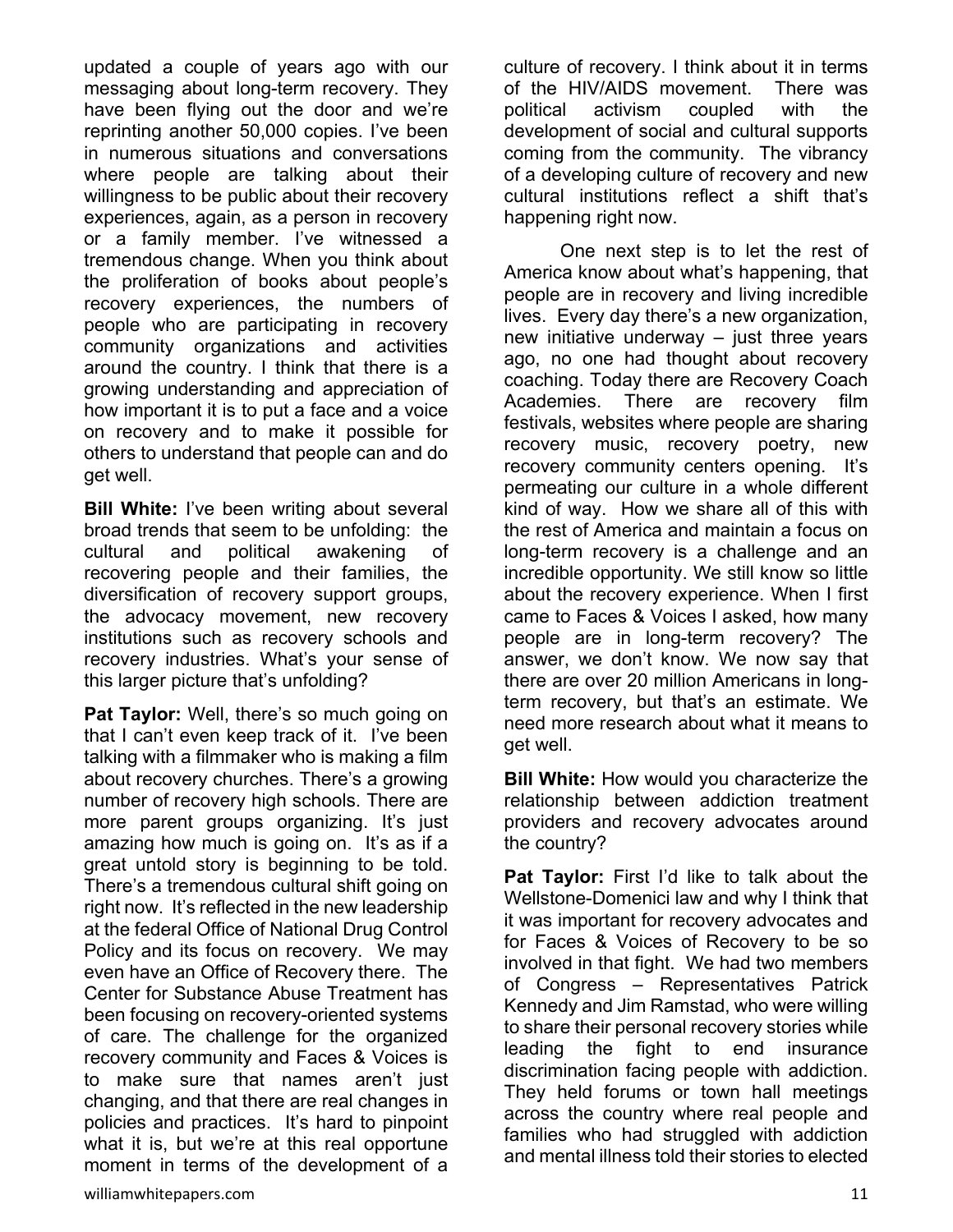officials – about how they weren't able to access the care that they had a right to. Those stories made a difference. The second part of it was how we think about public policy and making a difference in the lives of people seeking or in recovery.

 The fight to begin to end insurance discrimination gave us an opportunity to inform policymakers, the media, and the public about the fact that there is discrimination. As we worked on the issue, we developed messaging for advocates to talk about ending insurance discrimination, and that was very intentional because the fight for parity was part of a much bigger and longer-term strategy to end discrimination and we were able to demonstrate the power and influence of an organized recovery community.

 By the way, the late Senator Paul Wellstone was one of the speakers at the 2001 summit when Faces & Voices of Recovery was founded. He talked about developing a new civil rights movement, and that's really what this is all about. The effort to end insurance discrimination is only the beginning.

 When this legislation was proposed three years before its final enactment, people with addiction were still excluded. It was very important for the recovery community and all of the allied organizations who worked on this effort to step up to the plate and say, "Hey, people with addiction need to have the same coverage, not only with people with other illnesses, but also people with mental illnesses." That makes me think about language. We don't want to be lumped with people with mental illness and described as behavioral health, we really have to be out there in talking about addiction recovery. It would have been horrendous if people with addiction had been excluded from the Wellstone-Domenici Act. This important victory also helped set the stage for the larger health reform debate that we're in the middle of right now. And who knows how that's going to turn out? If something moves forward and if there is inclusion for addiction and mental illness, it

will be in large part because of the all of the educating and advocating that happened in the years that led to enactment of the Wellstone-Domenici Act. We laid the groundwork for members of Congress and policymakers to say, "Oh right. We better make sure that we include that. We're also hopeful that there will be coverage for peer and other recovery support services.

 Former Congressman Jim Ramstad has said many times that the engagement of the recovery community and Faces & Voices of Recovery was critical to passage of that important legislation. It was an important victory and gave us an opportunity to really build some relationships and political capital. It gave us a chance to get out the story that that people can and do get well and as the law gets implemented, that more people will get the help that they need to recover. So as we're moving forward with this health reform debate, we are part of the equation, and hopefully we'll stay there.

**Bill White:** Faces & Voices of Recovery has spent considerable time on the issue of language. Are we making progress on this front?

**Pat Taylor:** I think we are. We have a long way to go, however. One of the important contributions that I think we have been able to make in terms of this issue of language is helping people articulate what it means to be in long-term recovery. I frequently tell the story of when I first came to work here and went to a public meeting where there were a people were talking about public policy issues. One person got up and introduced himself as an addict and proceeded to talk about whatever the policy issue was. I was like, "Oh my God, I didn't know he was an addict." Low and behold, the guy had 26 years of recovery, and I was like, "Wait a minute. Something's not right here. We really need to work to figure out ways for people to talk about what it means to be in long-term recovery or to have a family member in long-term recovery." I am so pleased that this concept of long-term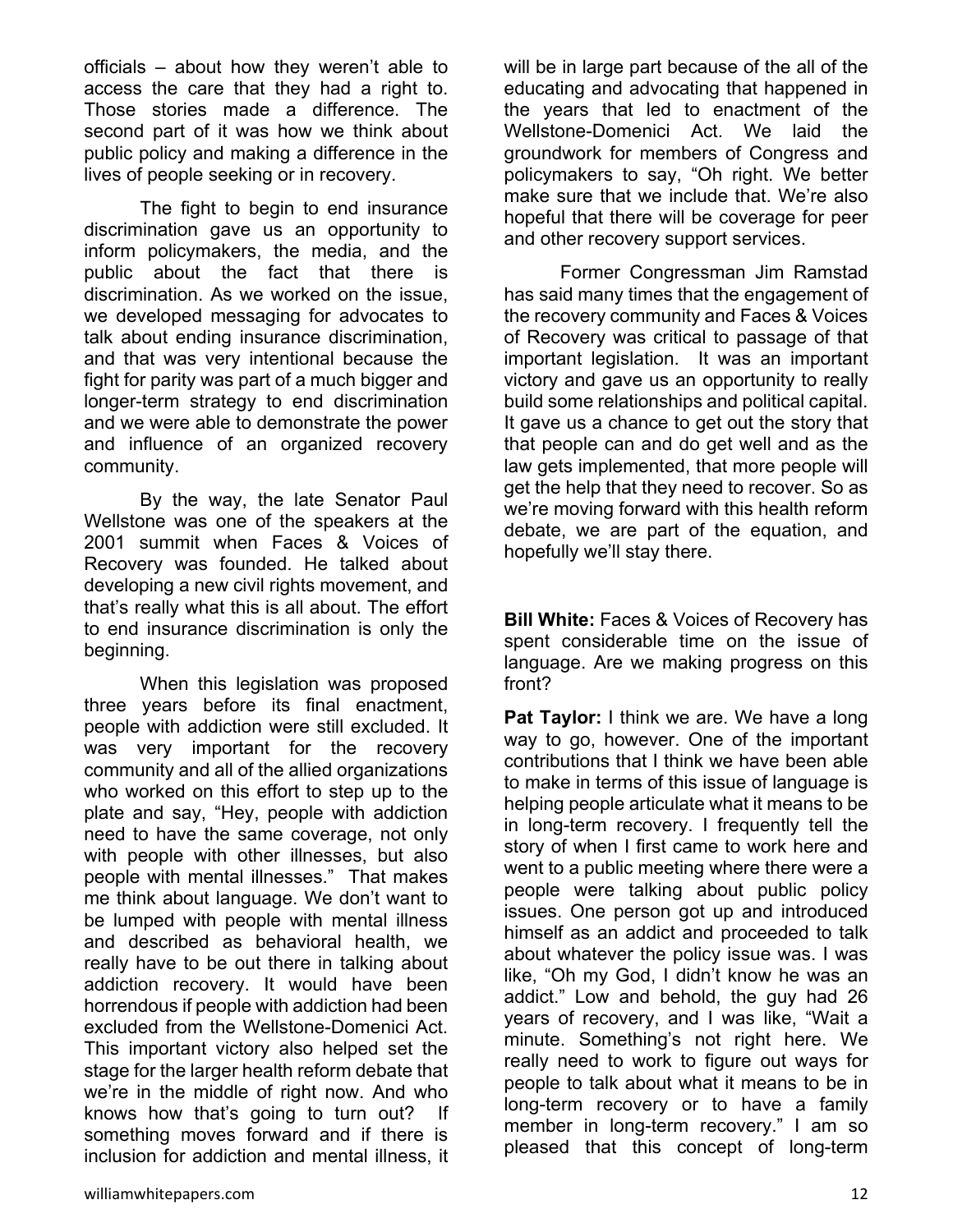recovery, which was articulated at the St. Paul summit in 2001. We have been able to use the research that we have done to develop messaging and language that people can use to describe their relationship to recovery when they're in a public setting.

 There are two conversations that happen, one is within the recovery community, where just like any other community, if you were working for an automobile company, you'd have the same issue, which is when you're talking about what model car to build, you'd use certain words, language, and yes, acronyms. You don't use that same set of language when you're talking to the public and the policy makers. So we needed to develop language to talk about what recovery is and what it means and how it works to people outside of the recovery community. I really think we have made tremendous progress in terms of helping people articulate what recovery is defining it and giving language to talk about it – with friends or neighbors, employers if they want, and in the media. I'm very pleased by the movement that we have made in that area.

 On the issue of communicating with the broader public, we're seeing language like "substance use disorder" more frequently. I'm not sure who knows what that means and was pleased about the proposal to use the word "addiction" in the proposed DSM – V. We have to be careful to use language and words that the public understands. Another language issue is the use of the word "substance abuse" and "substance abusers," which are still rampant. I was just at a meeting and 25 people talk about substance abuse. We have a long way to go and language matters. We are making progress but we have to keep our eyes on this and continue working on it. We should be talking about people getting well, using language that reflects health and wellness, it's so important.

 One language issue that I'm concerned about is when people talk about relapse as part of recovery. We need to throw that out. To my mind, relapse is part of addiction, the reoccurrence of the illness. It's not part of the wellness. With other illnesses, you don't talk about relapsing from cancer or diabetes. Also, we don't want to set up an expectation that "You're going to relapse. It's part of your recovery." We know so little about peoples' long-term recovery experiences and should be very careful about not having people expect relapse to be part of their recovery experience.

**Bill White:** You've had a lot of opportunities to represent the recovery advocacy community with NIDA, NIAAA, CSAT, lots of state agencies and private foundations. Are you seeing a shift yet towards a kind of recovery paradigm in your work with these organizations? Are they starting to get it?

**Pat Taylor:** I think there's a lot going on. I'm very excited about the new leadership at the Office of National Drug Control Policy (ONDCP), for example. The media campaign has a new public service announcement about methamphetamine use featuring a gentleman who is a drug court graduate with five years of recovery and he talks about what his recovery means to him and has a tag line that people can and do recover. We're hopeful that there will be a new Office of Recovery at ONDCP that will be a down payment on a larger recovery focus. Just think back 10 years ago about the stigmatizing nature of many of the ads coming out of ONDCP. This new campaign combined with the new leadership of Director Gil Kerlikowske and Deputy Director Tom McLellan – both of whom were at the Brooklyn Bridge rally last September with over 10,000 people from the recovery community – is very exciting – there's much more of a solution and recovery focus.

 Obviously, there's been a lot of work coming out of the Center for Substance Abuse Treatment (CSAT) on developing recovery-oriented systems of care. CSAT had a recovery summit back in 2005 and there's growing discussion about it; but what the reality is going to be remains to be seen. Recovery-oriented systems of care isn't a program – it's a dramatic rethinking and shift in perspective. I hope that we will be able to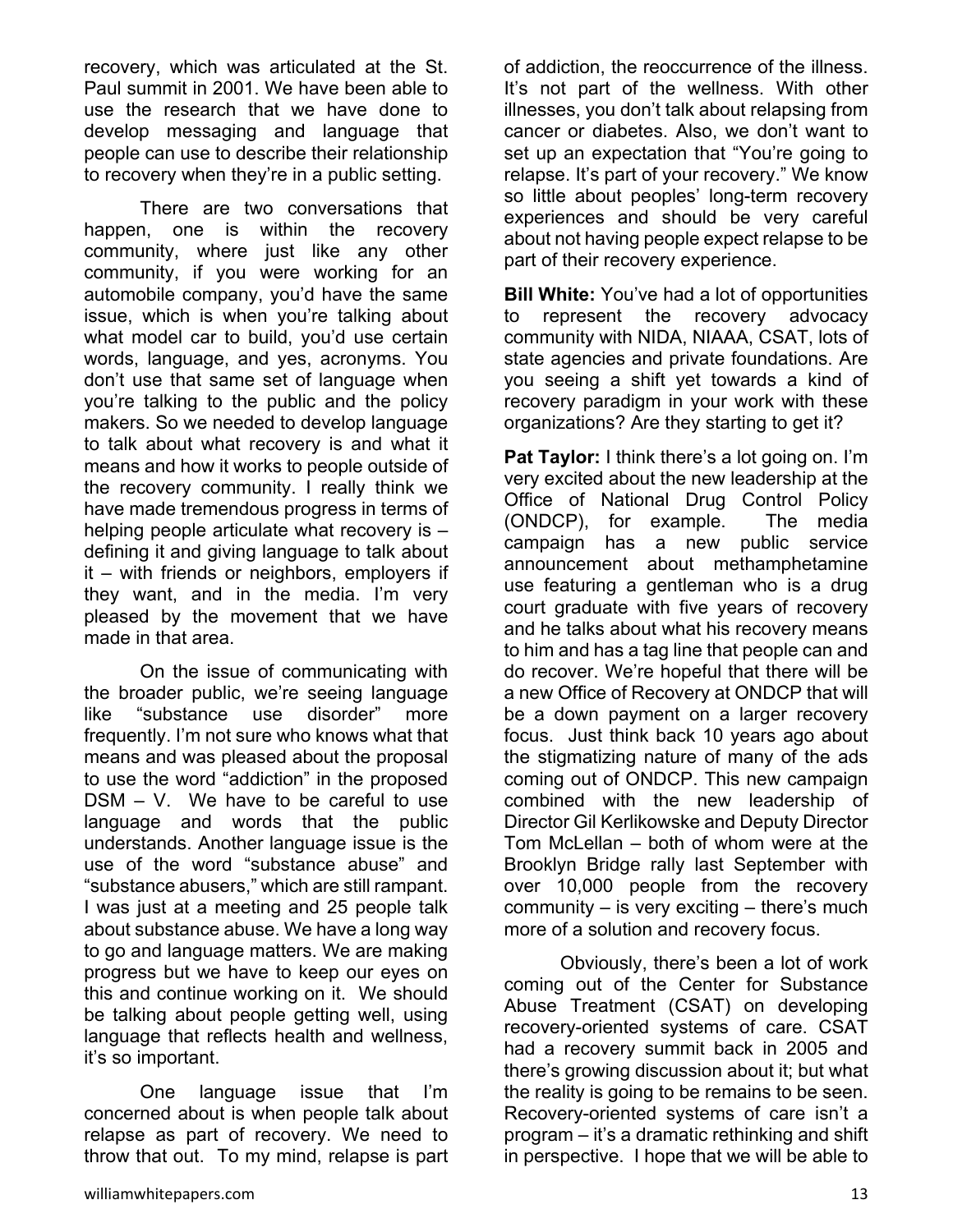fully take advantage of this shift in perspective, I don't know. The voice of the organized recovery community and the recovery community must be part of it.

**Bill White:** Faces & Voices and the Johnson Institute have been very involved in recent years in training local recovery advocates. Could you describe this training and the fruits it is bearing?

**Pat Taylor:** Yes. I can't tell you how important I think it is to be able to provide training for local recovery advocates. Faces & Voices has two major trainings: Our Stories Have Power, a message and media training on delivering the recovery message to family members, employers, friends and neighbors, as well as to the media. We are using a "train the trainers" format so that the people who come to our trainings can then go back into their community and train others and will be releasing a video of the training in March, 2010. We also have our Science of Addiction and Recovery training, which we developed with support from the National Institute on Drug Abuse. The genesis of that training, I think, tells it all in terms of our recovery advocacy movement. When Faces and Voices had our summit in 2005 in Washington, DC, Dr. Volkow, NIDA's head, spoke. Our trainer, Flo Hilliard, approached her and said, "We really need to figure out a way to get information based on science to recovery advocates about the science, not only behind addiction, but also behind recovery." So our Science of Addiction and Recovery training shows images of a brain of a person in recovery. It's available on DVD.

One thing that has struck me as we've been going around delivering these trainings is the power of information for family members to help understand what is going on in the lives of their loved ones, but also the power of information for people seeking and in longterm recovery.

We also do training around specific activities. We have an organizing network that meets monthly by phone leading up to Rally for Recovery! where recovery community organizations learn about ways to build up their events and learn from one another's experiences. And we'll be doing Recovery Voices Count, our civic engagement campaign, working with recovery community organizations to register voters and carry out other civic engagement programs.

 The Johnson Institute had a wonderful training called Recovery Ambassadors that brought people together and provided an opportunity for them to think about how to bring the message to people in their communities. Johnny Allen, who was president of the Johnson Institute, developed this training with Dona Dmitrovic to stimulate the development of an organized recovery presence in communities. It's really paid off. For example, a Recovery Ambassadors training in Kentucky laid the ground work for People Advocating Recovery's launch. The Johnson Institute brought in people like Joel Hernandez when he was alive to talk about why he decided to step forward and stand up for his rights, taking his employment discrimination case all of the way to the Supreme Court. Local elected and appointed officials have spoken. For the moment, the trainings aren't being held, but we'd like to get them up and running again. These are opportunities for people to come together to hone our skills as recovery advocates, bring in others from outside of the community, and together decide on next steps that we'll be taking.

 A number of recovery community organizations like CCAR, PRO-ACT and the El Paso Alliance are also doing trainings. They are very critical and are making a tremendous difference in building the recovery movement.

**Bill White:** Faces & Voices of Recovery has played a really major role in organizing support for National Recovery Month activities. Have you seen these activities change over time, and if so, how?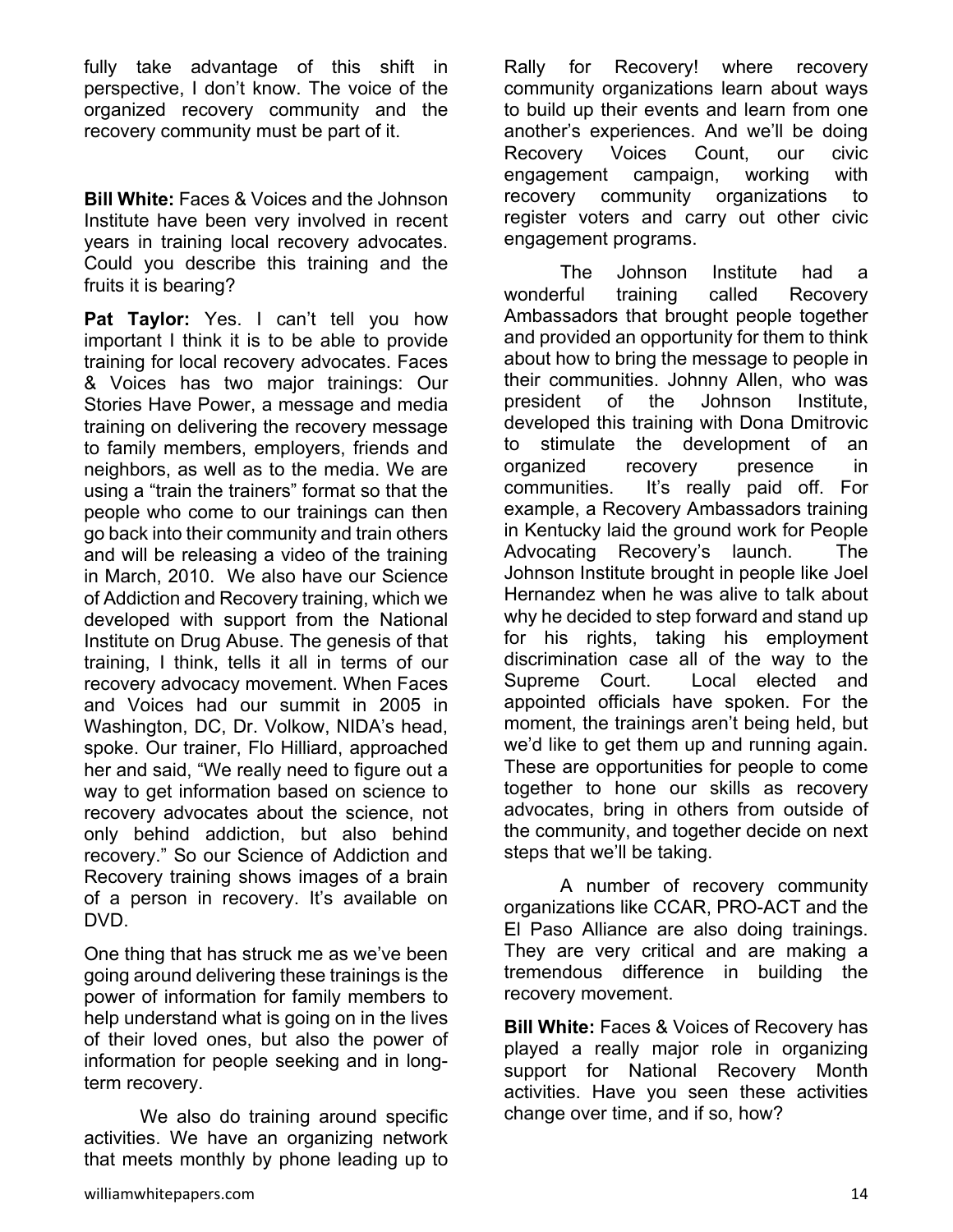**Pat Taylor:** I've seen them change dramatically over the last five or six years. We have worked to raise the profile of these activities and help groups develop more capacity to carry out effective events during Recovery Month. About three years ago, we started Rally for Recovery! at Phil Valentine of CCAR's suggestion, to bring together the many events around the country in a more organized way. On Rally for Recovery! groups all around the country have events on the same day as part of Recovery Month. One thing that has struck me, as it always does, is the willingness of the recovery community to share information and expertise. During these organizing network calls, we have groups that have been particularly effective—for example, in attracting media, community sponsors and doing turnout talk about what they've done. This year we're documenting those experiences in a series of organizing tools. The first Rally for Recovery! three years ago, involved 30,000 people at 40 events all across the country. In 2009 there were over 60,000 people all across the country and our goal for 2010 is 100,000! We have a "hub event," one location where groups call in and report on what's happening in their community – whether it's 50 people or 5,000!

 These events offer hope to people and families still needing recovery and raise the profile of the organized recovery community as a constituency to elected officials. We have mayors; we have governors; and elected officials participating in Rally for Recovery! and Recovery Month. PRO-ACT in Philadelphia and FAVOR-SC in South Carolina had billboards advertising their walks! That kind of public face on recovery is one of the most exciting developments.

 The Recovery Month Planning Partners, which is part of the federal government's Center for Substance Abuse Treatment, have also grown and Faces & Voices and our allied organizations are part of that network. There's a rich website at recoverymonth.gov with lots of resources and webcasts and the number of events and their sophistication continue to grow. An

important development is the addition of an advocacy component to Recovery Month and to Rally for Recovery. We encourage groups—and many, many do—to register voters, educate voters, educate elected officials, speak out on behalf of advocacy issues that are in the community. For example, Kentucky's Rally for Recovery! featured information about a call-in day to restore voting rights. All of these components – advocacy; face painting; musical celebrations; walks – add up to a growing recovery presence during the month of September.

**Bill White:** I'm always amazed at the frequency of emails that I get from you that are soliciting particular types of people to share their recovery stories for various media. Could you describe a little bit of this linkage role that Faces and Voices is playing with all these media outlets?

**Pat Taylor:** I'd be happy to. I think it signifies a growing interest on the part of the media in the recovery perspective. A reporter will call us and be writing, say a story about the National Survey on Drug Use and Health or a particularly horrible thing that happened in the community around addiction. They're looking for the voice of real people and we're in the very fortunate position of being able to connect with a large network of people in recovery and family members all across the country. So what happens is typically, we will get a call from a reporter saying, "I'm looking for a 25-year-old woman in recovery from methamphetamine who lives in the San Francisco Bay area" because the reporter is calling from a news outlet in that area. We send out those media requests through our network and ask folks to get back in touch with us. We have a policy at Faces and Voices of Recovery of not putting someone before the media unless they have at least two years of recovery. Then we spend time talking to an individual about what it means to be in the media and do a "dry run" before making the connection with the media. These are important opportunities for us to let the American public know that people can and do recover. We're a mini-booking agent for the recovery community. The most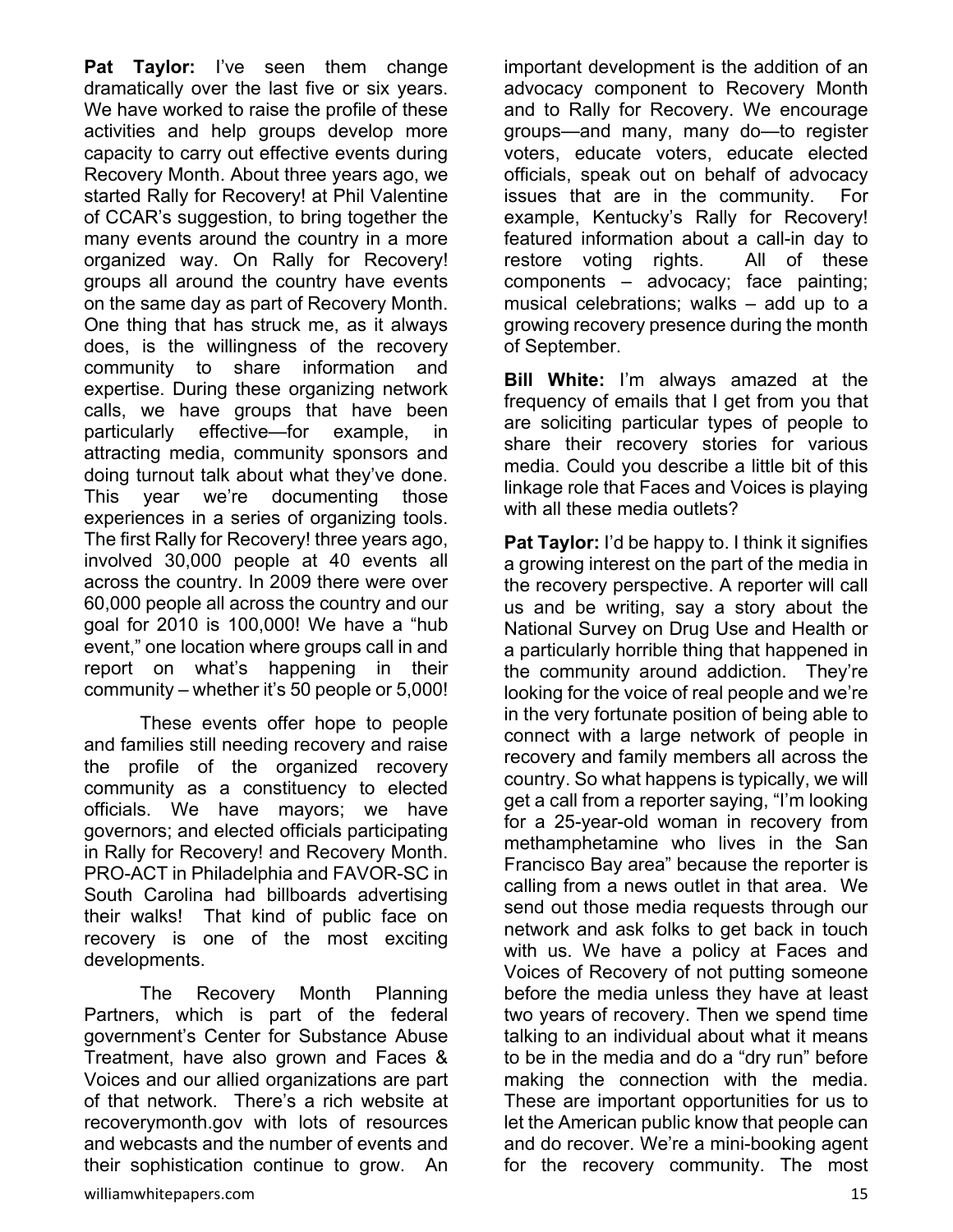important thing is that we not ask people to be in the media without giving them preparation and time to think about ways to respond to questions, just like in any other advocacy effort across our country.

**Bill White:** You've had the opportunity to participate in local recovery celebration events virtually all across the United States. I wonder from that experience what you think the importance of such events are and if there are any images or stories that really stand out from these that you could share with us?

**Pat Taylor:** One of my first experiences when I came to Faces and Voices of Recovery was Recovery Month. I decided that I really needed to get out and meet people so I took a road trip to New England. My first stop was in Ellsworth, Maine where a recovery-related play was put on in a town hit by addiction-related deaths. I was able to—in a very intimate kind of a setting—get to know people who are part of Faces & Voices and the Maine Alliance for Addiction Recovery and find out more about their communities and what they were doing. Then I drove to Hartford, Connecticut, where I went to Recovery Walks! A very public big display of recovery and took part in a walk around the capitol in Hartford and met the folks at CCAR for the first time. In Ellsworth, Maine, it was a moving community discussion about young people, addiction, and recovery after the play. There were teachers; young people from the local high school; people in recovery; law enforcement officials; and the mayor. The conversation that took place there is what a public recovery community is all about. It's figuring out at the grassroots level how to understand what needs to happen in order to make it possible for more people to recover. And then moving on to Hartford, there were thousands of people celebrating and marching. They had face painting; they had clowns and of course food and music!

 Another image is from 2008 at our Rally for Recovery! Hands Across the Bridge hub event in St. Louis, Missouri. A terrific steering committee worked with Tom

Coderre to organize it and Lou Gossett spoke. People were calling in from all over the country. There were thousands of people at different events, but the call that I remember the most came from Evan Luther at the University of Texas. He had been doing our Recovery Voices Count project there and they had set a recovery club up on campus and made a video that's available on our web site. He was so excited to call in to say they had 10 people at their event. That's how this all starts.

**Bill White:** That's a wonderful story.

**Pat Taylor:** It's the coming together of diverse groups of people in different communities in ways that work for them that's so important in raising the profile of the reality of recovery and offering hope to people who still haven't found recovery. These events are so important because they bring people together. They allow a conversation to happen with the broader community, be it on a college campus or in a theater, or people walking around a state capital with elected officials there. These events are very important and the addition of advocacy to recovery celebrations will help us move forward.

**Bill White:** At the 2001 Recovery Summit, there was a sense that we didn't need a new organization to necessarily lead us, but we needed an organization that could connect us. It seems like the Faces & Voices of Recovery website has served that connecting function. Could you reflect a little bit on the role of the website and what it's been able to do for us?

**Pat Taylor:** The website is critical in linking, sharing information and resources, giving groups the ability to let others know what one another are doing, and in sharing those experiences. Our website is the hub of all of the work that we have been doing at Faces & Voices. People can find out about us and who their regional representative is, they can find your writing, it's really become the place to go for recovery information. We have our Guide to Mutual Support Resources, our Online Advocacy Action Area and other tools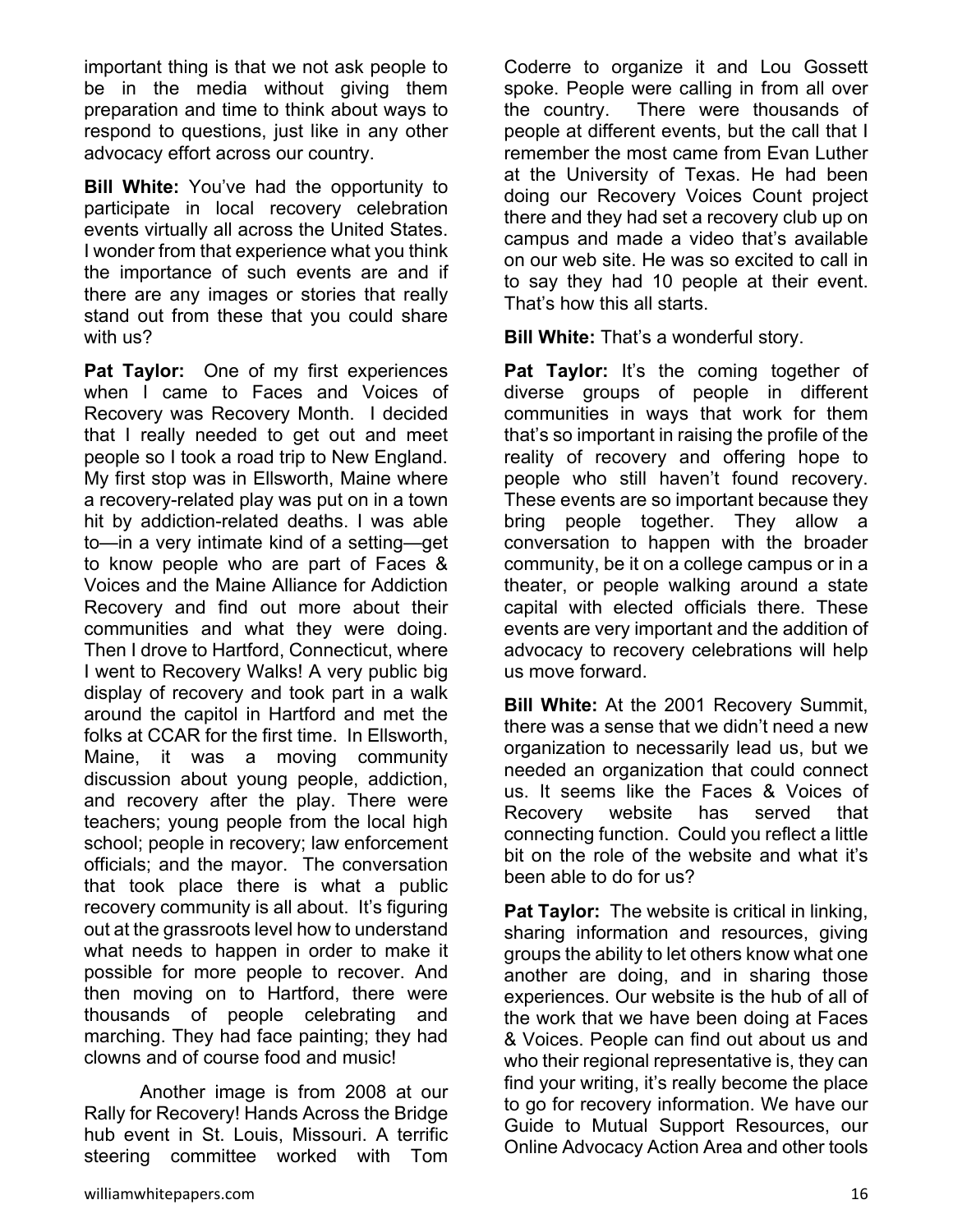for recovery advocacy. We're able to pull together the various parts of this recovery movement in one place, and people can come in at different places and find out where they can connect and also how they can contribute.

**Bill White:** One of the other surprises I've had is how rapidly recovery advocacy is becoming an international movement. Could you describe some of the things Faces and Voices has done to support recovery advocacy in other countries?

**Pat Taylor:** I'd be happy to. This is also very surprising to me. These international developments are not only in the area of recovery advocacy but also providing assistance for people who want to get involved in providing treatment. I know the National Association of Alcohol and Drug Abuse Counselors has been going to different places around the world, the National Association for children of Alcoholics was recently in Germany and recovery community organizations also have been traveling worldwide in terms of providing information and support. The Detroit Recovery Project, under Andre Johnson's leadership, was recently in Zaire. I had the pleasure of going to Scotland with you and Keith Humphreys to help the folks there think about how to build the recovery advocacy movement. Some folks have been to Russia, so there is a lot going on internationally. There's a FAVOR South Africa. We know of at least eight or nine Recovery Month events that are going to be happening in different places around the world in 2010. It's catching on. This is becoming an international movement. It just makes sense. As people come together, they want to make it possible for others to find sustained long-term recovery and without the engagement of citizens and the grassroots, that's just not going to be able to happen. We've been providing information and support, a lot of linkage, again, to our website. That's a great place for people to come in.

**Bill White:** There've been earlier efforts to organize a national recovery advocacy movement that collapsed after a few years. I'm thinking of groups such as the Society of Americans for Recovery (SOAR). What do you think are some of the lessons we've learned about how to initiate, and maybe even more importantly, sustain such a movement at both the national level and local levels?

**Pat Taylor:** I think one of the most important lessons is the need to help build the capacity of recovery community organizations, which are really the heart and soul of the recovery advocacy movement. Some groups like the Massachusetts Organization for Addiction Recovery (MOAR) came from the SOAR era, so we can continue to grow and development despite some historical setbacks. We need to pay attention to figuring out ways to make it possible for groups to have strong, involved boards of directors, have stable funding bases, have the tools and the expertise to engage the media and others in their communities because you need to have that kind of an infrastructure at the grassroots level to support the national recovery advocacy movement.

 These are exciting and challenging times in terms of the nation's economy in terms of building financial support for local, state, and national organizations. We have to make sure that we are working together to support one another and that our boards of directors and others are paying attention to the need to have strategic plans that support and build our national recovery advocacy movement. What's exciting to me is that since the 2001 summit, there's been tremendous growth and development for existing recovery community organizations and a raft of new and emerging groups. We need to stay as connected as possible and build our capacity because we're going to be here for the long haul.

**Bill White:** What is your vision for the future of the recovery advocacy movement?

**Pat Taylor:** One of my visions is that the recovery community is recognized as the experts that we are in terms of what makes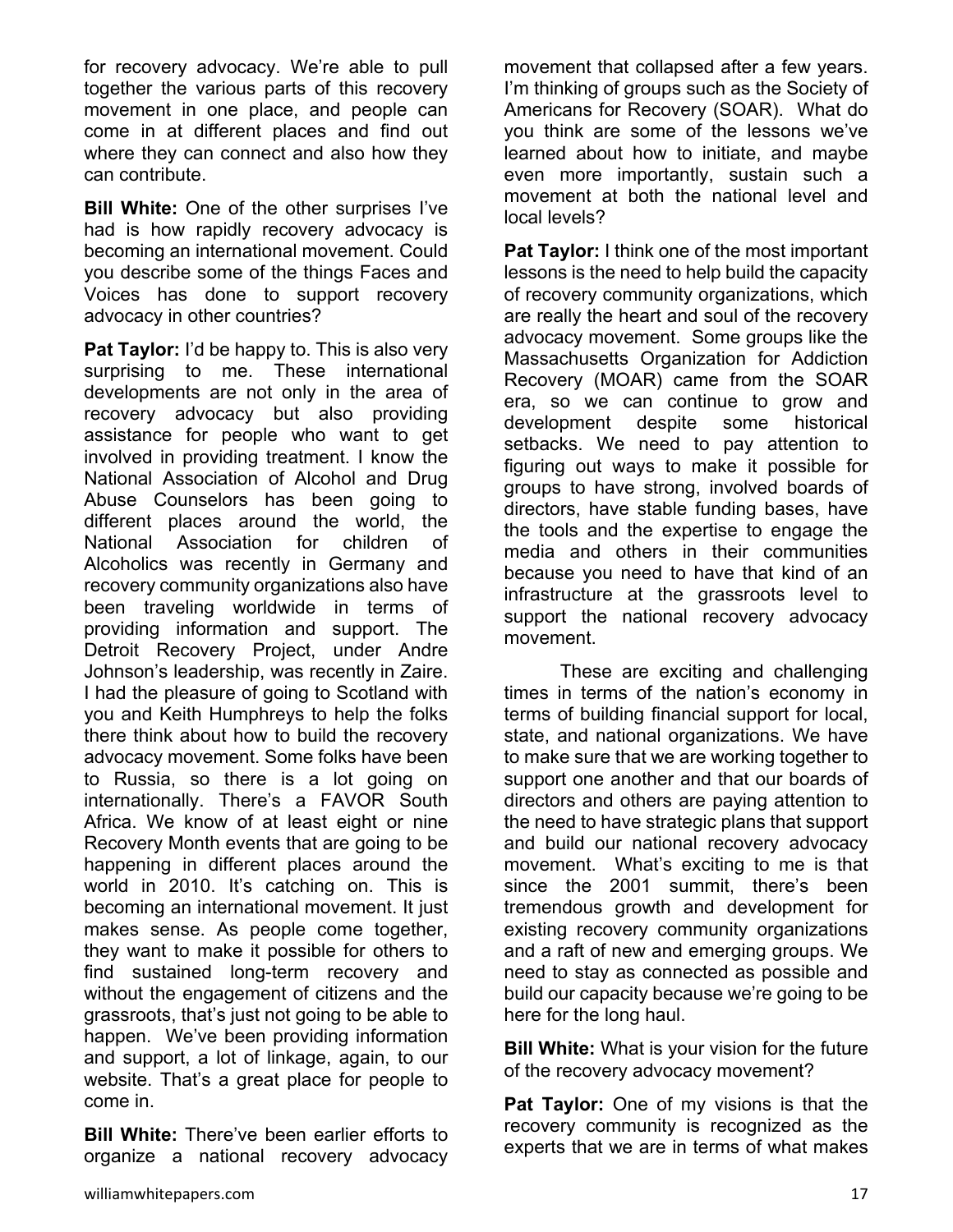recovery possible in our country, and as this becomes international, around the world. I see us organized with a political agenda that will change public attitudes while we change public policies to support recovery. Another vision of mine is that there is broad public understanding of the reality of recovery and support for changed public policy that will support people. My vision is for recognized, visible, organized communities of recovery with recognition of addiction as a public health – not a criminal justice issue and that we have been able to really change the public discussion to focus on the solution, which is recovery.

**Bill White:** What has your role in the recovery advocacy movement meant to you personally?

**Pat Taylor:** Well, first of all, I have met the most incredible people you could possibly ever want to meet. I just can't say enough about what those relationships mean to me and how important it is to share this work and what I'm doing. On a personal note, I lost one of my oldest friends to an alcohol-related suicide a little over two years ago, and that's partly why I'm so committed to this work. There is too much needless death around us because of our failure to think about and invest in people who are struggling with addiction and to acknowledge the reality of recovery. I'm still shocked by my friend's death. What can I say? Her death while I was working here as the Executive Director of Faces and Voices of Recovery brought it all home to me. So many people have accomplished so much, but we still have far to go to make it possible for more people to recover and sustain their recovery and to end these needless and inexcusable deaths.

**Bill White:** Are there any early pioneers of the new recovery advocacy movement whose lives and contributions you feel we should be celebrating?

**Pat Taylor:** Well, there are an awful lot of them. As you were asking that question, I was thinking about how strongly I feel that recovery community organizations are the heart and soul of the recovery advocacy

movement. There are so many people who are contributing to their growth – as volunteers, as staff. Often unheralded are the people who are making it all possible – serving as board members; lobbying their elected officials; telling their stories in the media; giving of their time and talent. They are the early pioneers.

 Of course, there are many, many individuals, and it's hard to name them all. A few people who come to mind are Joel Hernandez, who without a connection to a recovery community organization, decided that he wanted to stand up for his rights and did so. People like Don Coyhis at White Bison and the Wellbriety movement; the leaders of recovery community organizations around the country, it's hard to name names, because I'm sure that I'll leave people off of the list. Johnny Allem has played a very important role at SOAR, the Johnson Institute, at Faces & Voices and now that he's retired, here in DC at the DC Recovery Community Alliance. We have another group of people who are elected officials at the local, state and national levels. They are coming forward and not only telling about their own recovery experiences, but advocating on behalf of others. And Tom Coderre, who was our National Field director, will be remembered as a pioneer. Among his many contributions was organizing the first Recovery Wellness rooms at the Democratic and Republican National conventions in coalition with other addiction and mental illness organizations in 2008 as part of the Whole Health Campaign.

 Our current board chair, Carol McDaid, and previous board chairs Merlyn Karst and Lisa Mojer Torres have all played a very important role in terms of moving forward Faces & Voices of Recovery and the recovery advocacy movement. We're excited that we'll be honoring three recovery leaders this year as part of America Honors Recovery, there are just so many people making so many contributions.

**Bill White:** Let me ask a final question and that's really for our readers, how individuals who are interested in getting involved in this